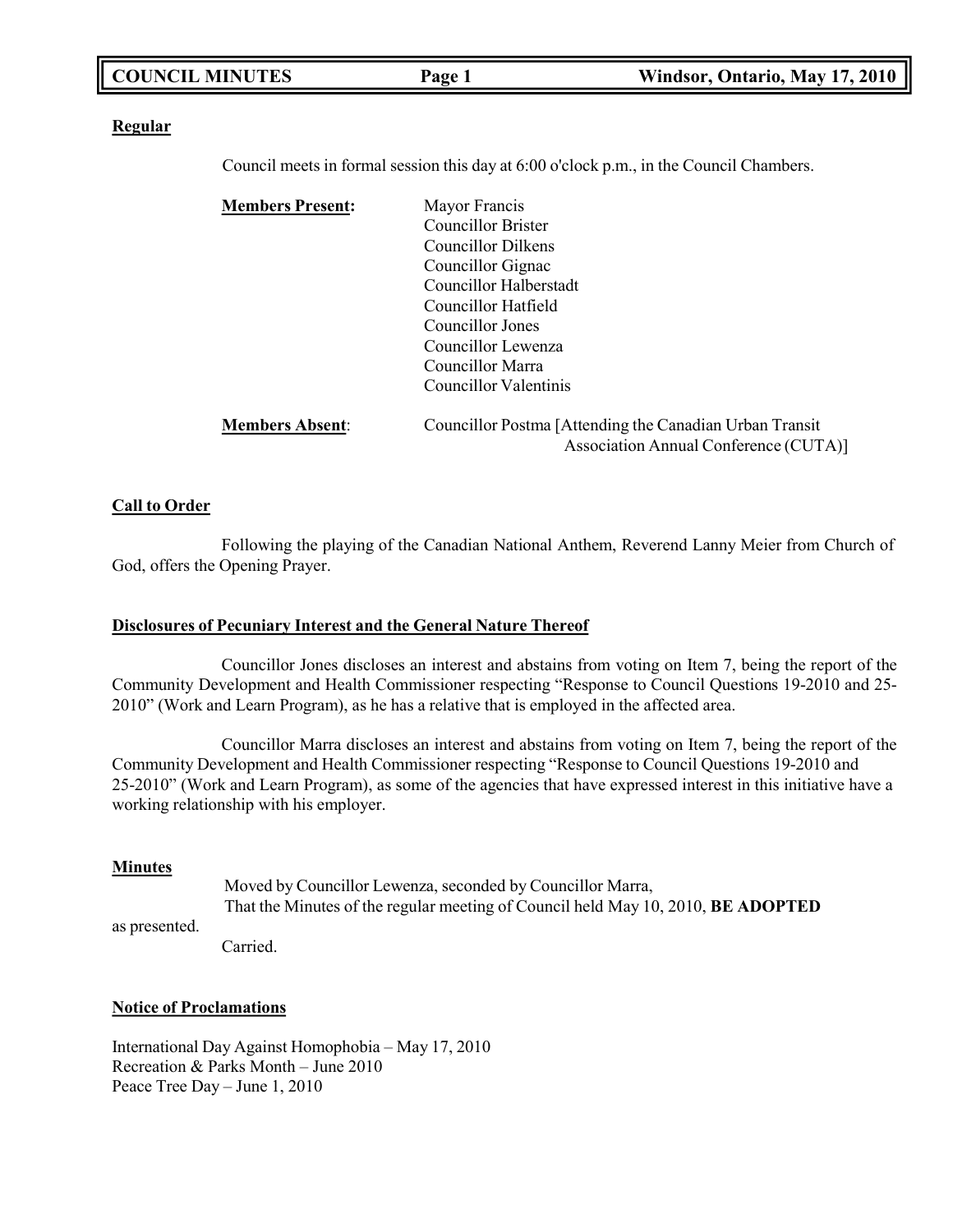## **COUNCIL MINUTES Page 2 May 17, 2010**

## **Committee of the Whole**

Moved by Councillor Jones, seconded by Councillor Valentinis,

That Council do now rise and move into Committee of the Whole with the Mayor presiding for the purpose of dealing with:

- (a) communication items;
- (b) consent agenda;
- (c) hearing requests for deferrals or referrals of any items of business;
- (d) hearing presentations and delegations;
- (e) consideration of business items;
- (f) consideration of Committee reports:
	- (i) **Report of Special In-Camera Meeting or other Committee as may be held prior to Council** (if scheduled); and
	- (ii) **Report No. 28 of the International Relations Committee** of its meeting held March 31, 2010; and
	- (iii) **Report No. 281 of the Windsor Heritage Committee** of its meeting held April 14, 2010

(g) consideration of by-laws 82-2010 through 84-2010 (inclusive).

Carried.

## **Communications**

Moved by Councillor Brister, seconded by Councillor Dilkens,

**M150–2010** That the following Communication Items 1 to 12 inclusive, as set forth in the Council Agenda **BE REFERRED** as noted.

Carried.

| <b>Item</b>    | From                                       | <b>Description</b>                                                                   |  |
|----------------|--------------------------------------------|--------------------------------------------------------------------------------------|--|
|                | Canadian Union of Public                   | Child Care Info to Council<br><b>Community Development &amp; Health Commissioner</b> |  |
|                | Employees (CUPE)                           | Note & File<br><b>SS2010</b>                                                         |  |
|                |                                            | A Great Big Thank You from the City of Windsor Housing Services                      |  |
| 2              | Brutto, Tony                               | Note & File                                                                          |  |
|                |                                            | <b>SS2010</b>                                                                        |  |
|                |                                            | Veteran Appreciation Day                                                             |  |
| $\overline{3}$ | Ontario Veteran                            | <b>Manager of Cultural Affairs</b>                                                   |  |
|                | Community Archive                          | Note & File                                                                          |  |
|                |                                            | <b>APR2010</b>                                                                       |  |
|                |                                            | Application of Azar Builders & Renovations Inc. for Site Plan Approval               |  |
|                | Manager of Development<br>Applications     | to permit a contractors office with warehouse and severance of lots at rear          |  |
| $\overline{4}$ |                                            | of lot located at 4190 North Service Rd.                                             |  |
|                |                                            | Note & File                                                                          |  |
|                |                                            | ZS/10664                                                                             |  |
| 5              | Manager of Corporate<br>Administration and | Response to CQ40-2010 Regarding CAO Approval Process for Special<br>Events           |  |
|                | Assistant to the CAO                       | Note & File                                                                          |  |
|                |                                            | <b>AS/7748</b>                                                                       |  |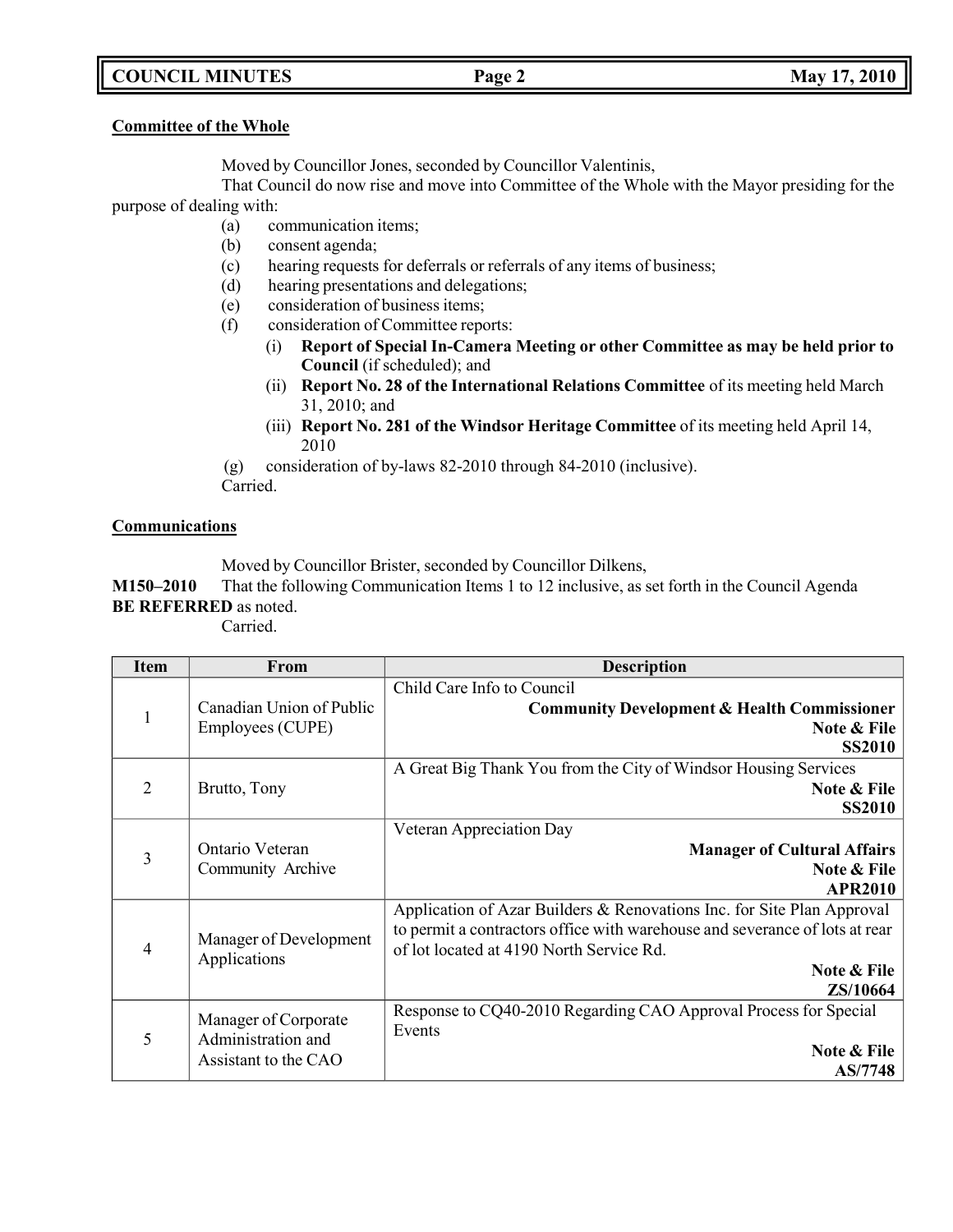**COUNCIL MINUTES Page 3 May 17, 2010**

| 6  | Chief Administrative<br>Officer          | Recognition of Our Sponsors - Ontario Municipal Administrators'<br>Association (OMAA) Spring Conference Hosted by Windsor Essex,<br>April 28 - 30, 2010<br>Note & File |
|----|------------------------------------------|------------------------------------------------------------------------------------------------------------------------------------------------------------------------|
|    |                                          | <b>GM2010</b>                                                                                                                                                          |
|    |                                          | Removal of Planter Box on Chatham Street West for Handicap Access                                                                                                      |
| 7  | City Planner                             | Note & File<br><b>SPL2010</b>                                                                                                                                          |
|    |                                          | Agreement on Government Procurement - Advertising Requirements                                                                                                         |
| 8  | Manager of Purchasing &                  | Note & File                                                                                                                                                            |
|    | <b>Risk Management</b>                   | <b>GM2010</b>                                                                                                                                                          |
|    |                                          | Minutes of meeting held April 27, 2010 ( <i>previously distributed</i> for                                                                                             |
| 9  | <b>Committee to Review</b>               | members of Council only) (copy available upon request)                                                                                                                 |
|    | <b>Employee Benefits</b>                 | <b>Note &amp; File</b><br><b>MB2010</b>                                                                                                                                |
|    |                                          | Minutes of meeting held May 3, 2010 ( <i>previously distributed</i> for                                                                                                |
|    | Seniors Advisory<br>Committee            | members of Council only) (copy available upon request)                                                                                                                 |
| 10 |                                          | Note & File                                                                                                                                                            |
|    |                                          | <b>MB2010</b>                                                                                                                                                          |
|    |                                          | Minutes of meeting held March 5, 2010 ( <i>previously distributed</i> for                                                                                              |
| 11 | Multi-Residential<br>Taxpayers Committee | members of Council only) (copy available upon request)                                                                                                                 |
|    |                                          | Note & File                                                                                                                                                            |
|    |                                          | <b>MB2010</b><br>Minutes of meeting held March 31, 2010 ( <i>previously distributed</i> for                                                                            |
|    | <b>International Relations</b>           | members of Council only) (copy available upon request)                                                                                                                 |
| 12 | Committee                                | Note & File                                                                                                                                                            |
|    |                                          | <b>MB2010</b>                                                                                                                                                          |
|    |                                          |                                                                                                                                                                        |

Carried.

## **Consent Agenda**

Moved by Councillor Gignac, seconded by Councillor Halberstadt

That the following Consent Agenda and the recommendations contained in the administrative reports **BE APPROVED** as amended:

- Item 1 Road Rehab IV Tender No. 70-09 Cold Milling & Asphalt Paving, Noise By-law Exemption for Construction Activities
- Item 2 3427 and 3441 Sandwich Street
- Item 3 Ministry of Natural Resources Endangered Species Act, 2007, Regulation 242/08 s.23 Exemption Agreement for Municipal Drainage
- Item 4 Proposed Swimming Pool By-law
- Item 5 Revocation of Outstanding Building Permits
- Item 6 Data Centre (Computer Room) Move
- Item 8 Windsor River Cruises Limited (WRCL)
- Item 9 Oracle PeopleSoft Maintenance Agreement Annual Renewal

Carried.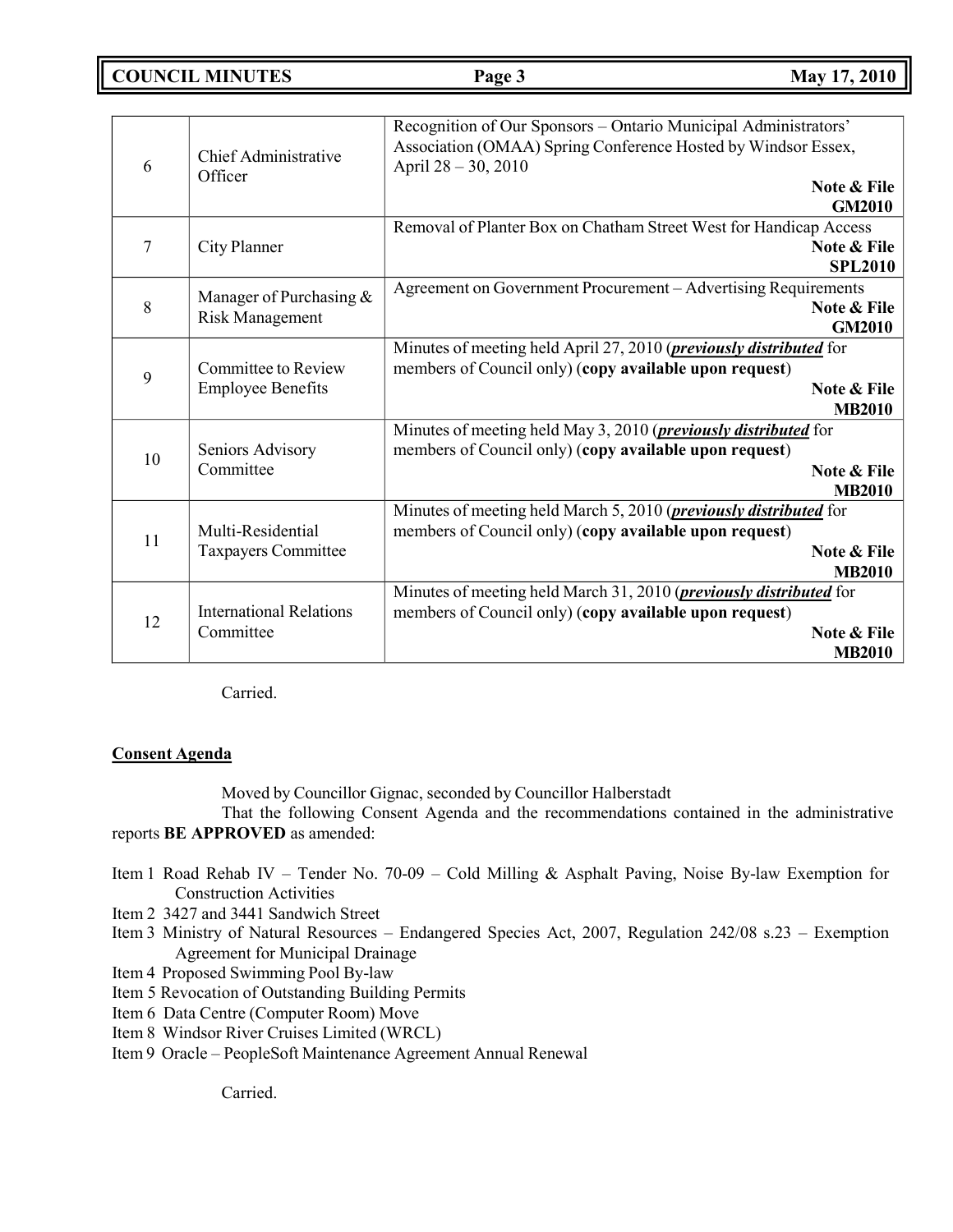## **Deferrals and/or Referrals and Withdrawals**

None requested.

## **Presentations & Delegations:**

## **DELEGATIONS**

## **Pezzol Incorporated, draft plan of condominium approval, 1070 Chatham Street East, conversion of an existing 10-storey rental apartment building (Riverside Heights) to condominium status**

## **James Wickett, Solicitor, representing Applicant**

James Wickett, Solicitor, representing Applicant, appears before Council and is available for questions with regards to a draft plan of condominium approval for 1070 Chatham Street East for a conversion of an existing 10-storey rental apartment building (Riverside Heights) to condominium status.

## **ZP/10517** PAC 1

(For final disposition of this matter, see Clause **CR195/2010** in Schedule "A" attached hereto.)

## **Inuk Incorporated, draft plan of condominium approval, 4665 Riverside Drive East, conversion of an existing 9-storey rental apartment building (Harbour Towers) to condominium status**

#### **James Wickett, Solicitor, representing Applicant**

James Wickett, Solicitor, representing Applicant, appears before Council and is available for questions with regards to a draft plan of condominium approval for 4665 Riverside Drive East for a conversion of an existing 9-storey rental apartment building (Harbour Towers) to condominium status.

#### **ZB/10516** PAC 2

(For final disposition of this matter, see Clause **CR196/2010** in Schedule "A" attached hereto.)

#### **Response to Council Questions CQ19-2010 and CQ25-2010**

#### **Randy Saccucci, representing the Olivia DiMaio Early Childhood Education Centre**

Randy Saccucci, representing the Olivia DiMaio Early Childhood Education Centre, appears before Council to provide a brief overview of the Olivia DiMaio Early Childhood Education Centres in terms of quality of care at the centers, stating that they offer extended hours at their Lakeshore location, and that they also provide services geared to children with special needs.

### **Shannon Porcellini, Ward 3 resident**

Shannon Porcellini, Ward 3 resident, appears before Council to provide comments with regards to the administrative report on Child Care Centres and the recently reinstated Best Start Funding, stating that financial information and analysis in the report is lacking, as well as consultation on the issue, and suggests it be referred back to administration to allow for further information and more options for consideration in terms of alternative service delivery models as opposed to only full closure.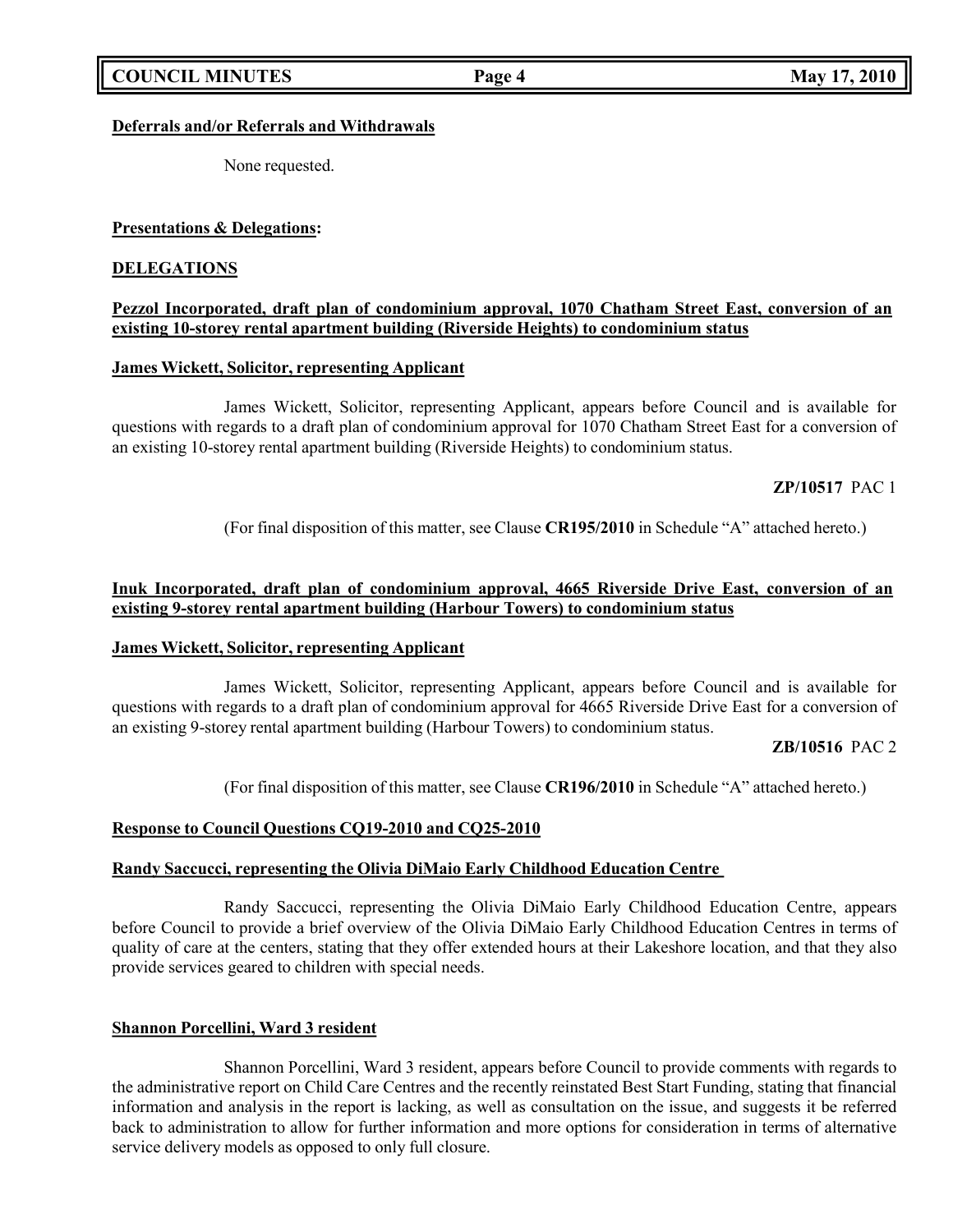**COUNCIL MINUTES Page 5 May 17, 2010**

### **Jean Fox, President, CUPE Local 543**

Jean Fox, President, CUPE Local 543, appears before Council to provide comments with regards to the administrative report on Child Care Centres and the recently reinstated Best Start Funding, stating that the report lacks reference to the College Avenue and Wyandotte locations, and suggests that the private sector provides some extended hours, but only outside the Windsor limits, thus making it a challenge for Windsorites to access, and concludes by suggesting that the city has various grants in accounts that could be used to help continue municipal child care services.

## **Teresa Fracas, Chief Steward, CUPE Local 543 and Patti Strople representing Early Childhood Educators**

Teresa Fracas, Chief Steward, CUPE Local 543 and Patti Strople representing Early Childhood Educators, appear before Council to suggest that Council reverse the decision to close all municipal directlyoperated child care centers, indicating that many of the private operators do not provide key programs or services that Windsorites require, such as extended hours, and that consultation needs to take place in a collaborative manner to seek out solutions as opposed to merely shutting down all the municipal facilities.

## **Scott Cipkar, representing the Public Child Care Task Force**

Scott Cipkar, representing the Public Child Care Task Force, appears before Council to suggest that if Council does not reverse the decision to close all municipal directly-operated child care centers, Council should at the very least guarantee that the current staff remain until the final day of operations, so that the children continue to have stability and consistency in terms of care, and concludes by suggesting that the needs of the west end were not taken into account in the administrative report on Child Care Centres and the recently reinstated Best Start Funding, and that the matter be deferred to allow for a full study of space needs for each age group, by ward, as well as a review of unspent grants that could be allocated towards keeping the centers operational.

## **Kyla Norwood, Ward 1 resident**

Kyla Norwood, Ward 1 resident, appears before Council to state that with regards to the decision to close the municipal directly-operated child care centers, that the decision was made without thoughtful consultation, and concludes by suggesting that some of the private operators that provide excellent service, are not located in Windsor, and that Council, at minimum, should have closed only a few centers as opposed to the decision to close all centers in September, 2010.

## **Cheryl Sprague, Delta Chi Child Care, and Kaye Holmes, ABC Childcare**

Cheryl Sprague, Delta Chi Child Care, and Kaye Holmes, ABC Childcare, appear before Council to defend the caliber and quality of services and programs offered at their respective facilities, suggesting that Council had no choice but to close its municipal directly-operated child care centers, as they were incurring deficits.

## **Jennifer Grant, representing Canadian Union of Postal Workers (CUPW) Local 500**

Jennifer Grant, representing Canadian Union of Postal Workers (CUPW) Local 500, appears before Council to state that the city centers offered excellent, affordable and flexible services with extended hours and thus a benefit to the community, and concludes that closure would remove this benefit as the private sector might be more costly, and thus, standards would be lowered, therefore a reconsideration of the council decision to close the centers is the only option.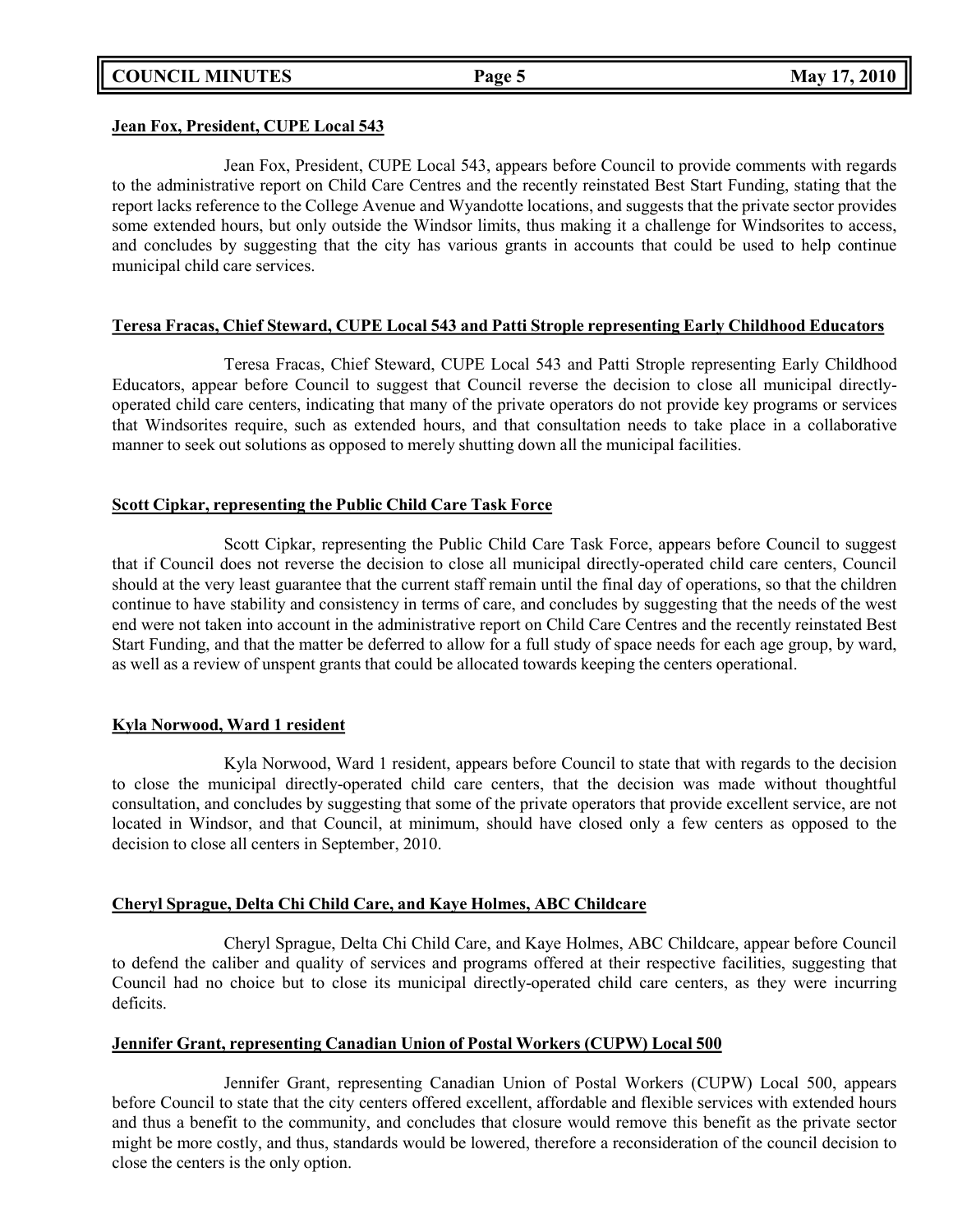## **COUNCIL MINUTES Page 6 May 17, 2010**

### **Mike Longmoore, Ward 4 resident**

Mike Longmoore, Ward 4 resident, appears before Council to state that Council must reverse its decision to close all municipal directly-operated child care centers, as there is funding options available to keep the centers operating.

### **SSC/6751 7**

(For final disposition of this matter, see Clause **CR192/2010** in Schedule "A" attached hereto.)

### **Regular Business Items (for final disposition of these matters see Schedule "A" attached)**

Nil.

### **Consideration of Committee Reports**

Moved by Councillor Lewenza, seconded by Councillor Valentinis, **M151-2010** That the **Report of the special In-camera** meeting held May 17, 2010, **BE ADOPTED** as presented. Carried.

ACO2010

|           | Moved by Councillor Lewenza, seconded by Councillor Valentinis,                 |
|-----------|---------------------------------------------------------------------------------|
| M152-2010 | That Report No. 28 of the International Relations Committee of its meeting held |
|           | March 31, 2010, <b>BE ADOPTED</b> as presented.                                 |
|           | Carried.                                                                        |

MB2010

Moved by Councillor Lewenza, seconded by Councillor Valentinis, **M153-2010** That **Report No. 281 of the Windsor Heritage Committee** of its meeting held April 14, 2010, BE **ADOPTED** as presented. Carried.

MB2010

#### **By-laws**

Moved by Councillor Dilkens, seconded by Councillor Valentinis, That the following By-laws No. 82-2010 through 84-2010 (inclusive), be introduced and read a first and second time:

| 82-2010 | "A BY-LAW TO FURTHER AMEND BY-LAW NUMBER 9023 BEING A BY-LAW TO      |
|---------|----------------------------------------------------------------------|
|         | REGULATE VEHICULAR PARKING WITHIN THE LIMITS OF THE CITY OF WINDSOR  |
|         | ON MUNICIPAL STREETS, MUNICIPAL PARKING LOTS AND PRIVATE PROPERTIES" |
|         |                                                                      |

83-2010 "A BY-LAW TO APPOINT PROVINCIAL OFFENCES OFFICERS"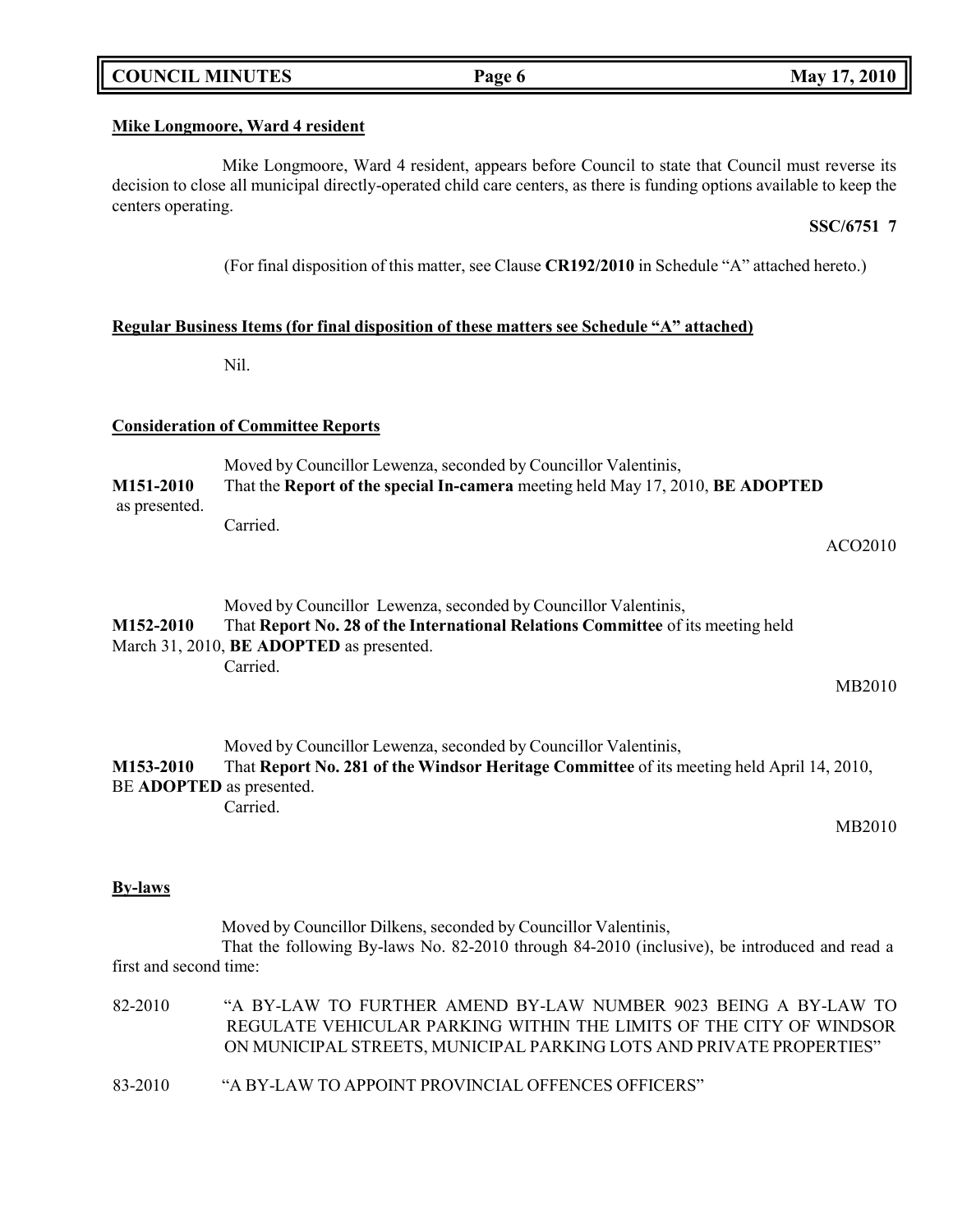## **COUNCIL MINUTES Page 7 May 17, 2010**

## 84-2010 "A BY-LAW TO CONFIRM THE PROCEEDINGS OF THE COUNCIL OF THE CORPORATION OF THE CITY OF WINDSOR AT ITS MEETING HELD ON THE SEVENTEENTH DAY OF MAY, 2010"

Carried.

Councillor Lewenza was absent from the meeting when the vote was taken on this matter.

Moved by Councillor Brister seconded by Councillor Dilkens,

That the Committee of the Whole does now rise and report to Council respecting the business items considered by the Committee:

|  |  | <b>Communication Items (as presented)</b> |  |  |  |
|--|--|-------------------------------------------|--|--|--|
|--|--|-------------------------------------------|--|--|--|

- **2) Consent Agenda (as amended)**
- **3) Items Deferred**
- **Items Referred**
- **4) Consideration of the Balance of Business Items (see Schedule "A")**
- **5) Committee Reports (as presented)**
- **6) By-laws given first and second readings (as presented)**

Carried.

Councillor Lewenza was absent from the meeting when the vote was taken on this matter.

#### **Notices of Motions**

Moved by Councillor Jones, seconded by Councillor Hatfield,

**M154-2010 WHEREAS** in as much as the residents and businesses in the area of the College/Wellington bridge have been inconvenienced for a considerable length of time due to the closure of the bridge; and

**WHEREAS** in as much as the City of Windsor has put a placeholder on \$1.5 million dollars for restoration of the bridge as part of the 2009 budget;

**THEREFORE LET IT BE RESOLVED** that the City of Windsor proceed with the restoration of the College Avenue Bridge.

Carried.

Councillor Brister voting nay.

SW2010

Moved by Councillor Jones, seconded by Councillor Marra,

**M155-2010** That Rule 13.9(a) of the Procedure By-law regarding business not already before Council **BE WAIVED to** permit the introduction of a motion for consideration without prior notice respecting the need for new legislation for stronger penalties in regards to animal cruelty offences.

Carried.

Moved by Councillor Jones, seconded by Councillor Marra,

**M156-2010 WHEREAS**, our current federal animal cruelty laws are abhorrently inadequate and do not offer effective protection for animals in Canada. The passage of Bill S-203 on April 9, 2008 does not adequately address outdated legislation that continues the deplorable statistic of animal cruelty cases leading to unsuccessful conviction. Less than one percent of animal abuse complaints lead to convictions;

**THEREFORE**, we urge the government to support legislation to ensure that all animals are protected from all kinds of cruelty. New legislation would increase penalties for animal cruelty offences and effectively close the loopholes in the Criminal Code that make it difficult for enforcement agencies and the courts to convict animal abusers;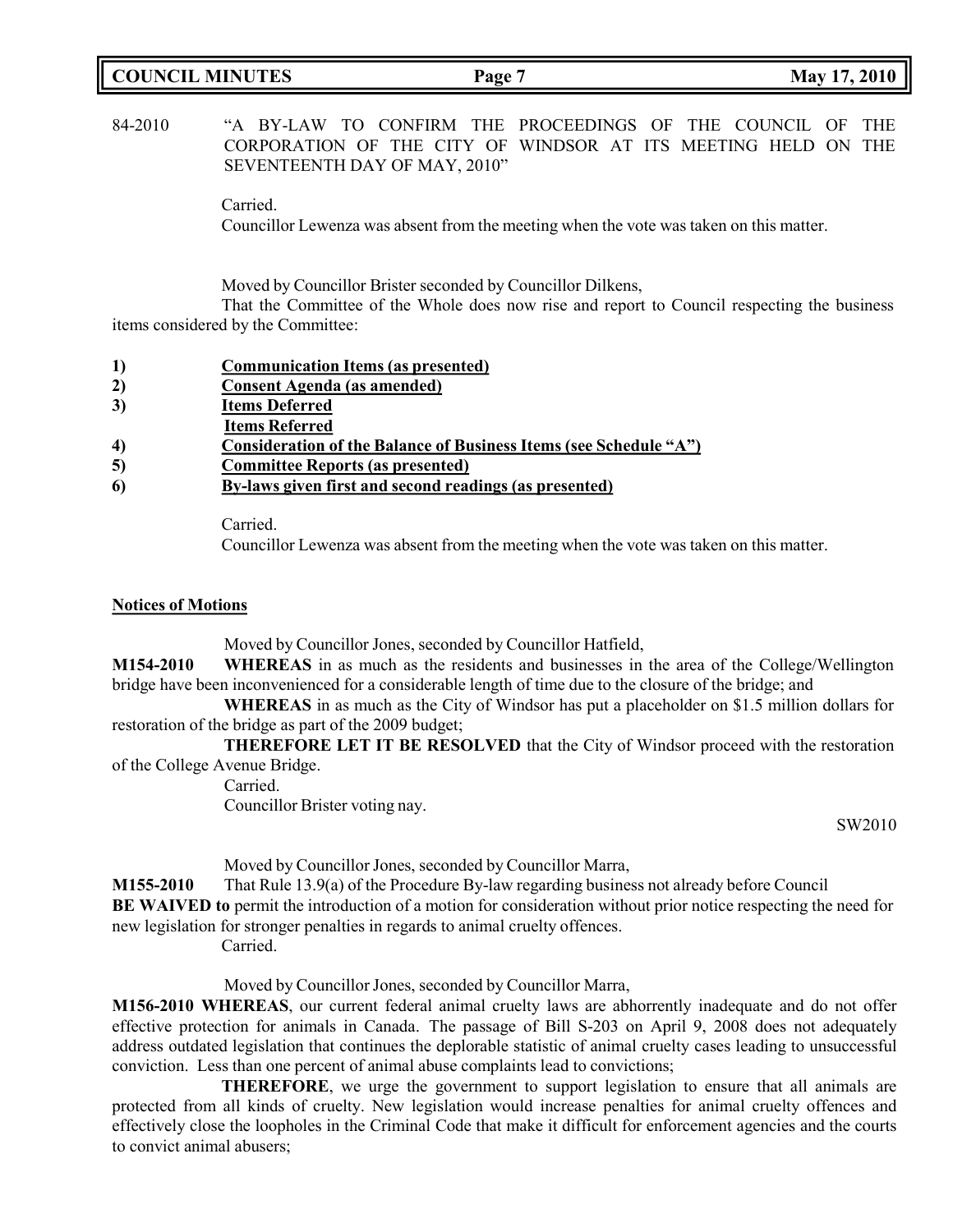| <b>COUNCIL MINUTES</b> | Page 8 | May 17, 2010 |
|------------------------|--------|--------------|
|                        |        |              |

**THEREFORE**, we request that Parliament adopt new legislation for stronger penalties to bring Canada into the 21<sup>st</sup> century on animal welfare legislation. Animal welfare legislation in Canada maintains a ranking along that of third world countries which is unacceptable;

**THEREFORE**, let it be resolved that the City of Windsor petition the Federation of Canadian Municipalities and all their members to support the adoption of new legislation for stronger penalties in regards to domestic animal cruelty offences.

Carried.

GF2010

Moved by Councillor Valentinis, seconded by Councillor Halberstadt, **M157-2010** That Rule 13.9(a) of the Procedure By-law regarding business not already before Council **BE WAIVED to** permit the introduction of a motion for consideration without prior notice respecting garbage alley pick-up and proposed changes.

Carried.

Moved by Councillor Valentinis, seconded by Councillor Halberstadt,

**M158-2010** THAT there be no change in service with respect to garbage alley pickup from that which existed in the week ending May 14<sup>th</sup> until such time as a report comes back to Council setting out the location, timelines and rationale for any proposed changes.

Carried.

SW2010

## **Third Reading of By-laws**

Moved by Councillor Gignac, seconded by Councillor Halberstadt

That the following By-laws No. 82-2010 through 84-2010 (inclusive), having been read a first and second time be now read a third time and finally passed and that the Mayor and Clerk **BE AUTHORIZED** to sign and seal the same notwithstanding any contrary provision of the Council.

Carried.

## **Petitions**

None presented.

#### **Council Questions**

Moved by Councillor Lewenza, seconded by Councillor Marra,

**M159 -2010** That the Council Questions arising from the previous meeting of Council and listed by the Clerk **BE NOW CONSIDERED** for purposes of discussion, and further, that the Administration **BE DIRECTED** to proceed with the necessary actions to respond to the Council Questions consistent with Council's instructions. Carried.

ACOQ2010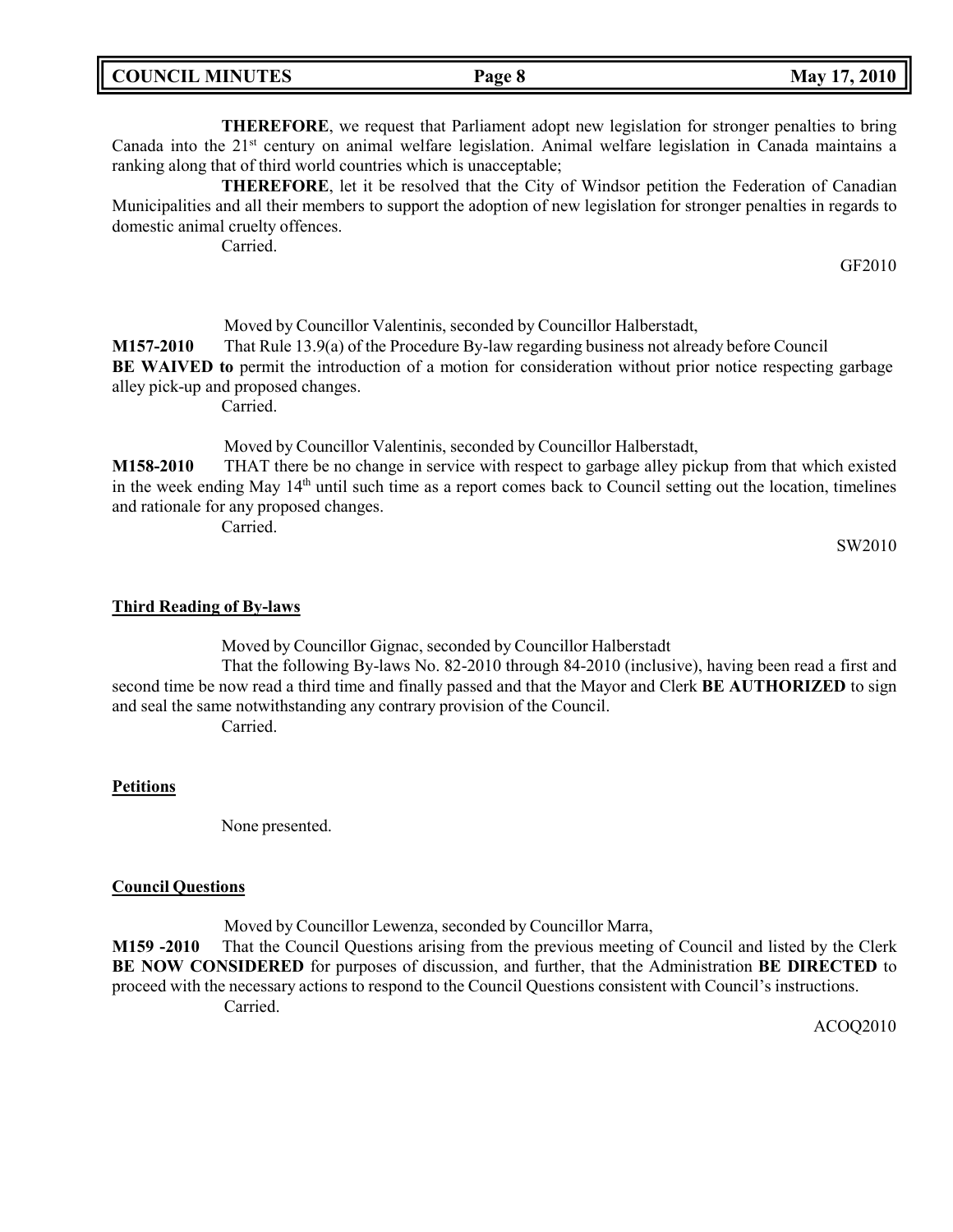## **Adjournment**

of the Mayor.

Moved by Councillor Jones, seconded by Councillor Valentinis, That this Council meeting stand adjourned until the next regular meeting of Council or at the call

Carried.

Accordingly, the meeting is adjourned at 9:05 o'clock p.m.

**MAYOR**

**CITY CLERK**

## **THIS IS A DRAFT COPY**

## **DEPUTY CITY CLERK/SENIOR MANAGER OF COUNCIL SERVICES**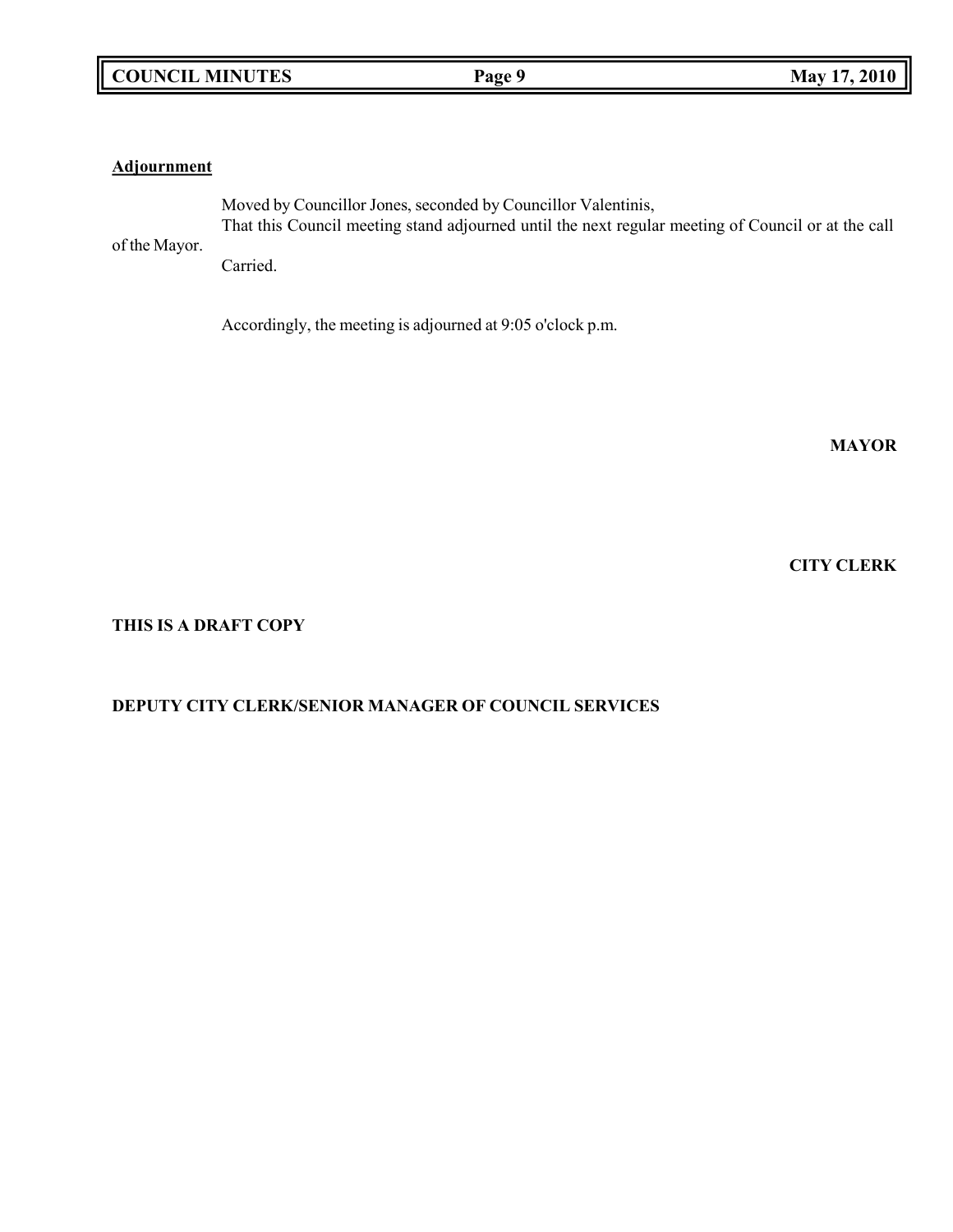# **COUNCIL MINUTES Page 10 May 17, 2010**

Gignac Halberstadt

### CR186/2010

THAT the request for an exemption to the provisions of Noise By-Law 6716 (as amended),

**BE GRANTED**, to permit the operation of construction equipment required for the milling and paving of the existing asphalt pavements on Dougall Avenue from Ouellette Place to Jackson Street, and Eugenie Street from Ouellette Avenue to Dougall Avenue in conjunction with City of Windsor Contract No. 70-09 – Road Rehabilitation IV – Cold Milling & Asphalt Paving.

Carried.

Report Number **14679 SW/10370 C1**

Internal Distribution Public Works[Mark Winterton] City Engineer Executive Director of Operations Manager of Administration - Licensing Manager of Compliance & Enforcement – Ann Kalinowski

Gignac Halberstadt

#### CR187/2010

That an exemption from the Interim Control By-law 19-2007 as amended by By-law 35-2008, and an exemption from Demolition Control By-law 20-2007, **BE GRANTED** to 2060290 Ontario Corporation (Owner under Agreement of Purchase and Sale, principal Hua Jin), the proponent of a development which includes two properties located at 3427 & 3441 Sandwich Street, to allow the demolition of a vacant

9-unit building (3427 Sandwich Street) to construct a car port and rehabilitate and modify the existing

30 unit apartment building (3441 Sandwich Street) on condition that the Olde Sandwich Towne Community Improvement Plan, and the Olde Sandwich Towne Supplemental Development and Urban Design Guidelines **BE APPLIED** to this development, and that approval of the Site Plan **BE DELEGATED** to Administration.

Carried.

Report Number **14682 SPL2010 C2**

Internal Distribution Planning [Kevin Alexander] City Planner Chief Building Official City Solicitor

Gignac Halberstadt

CR188/2010

**I.** That Report ES33-10, Ministry of Natural Resources Endangered Species Act, 2007 – Regulation 242/08 s.23 – DRAFT Exemption Agreement, **BE RECEIVED FOR INFORMATION**;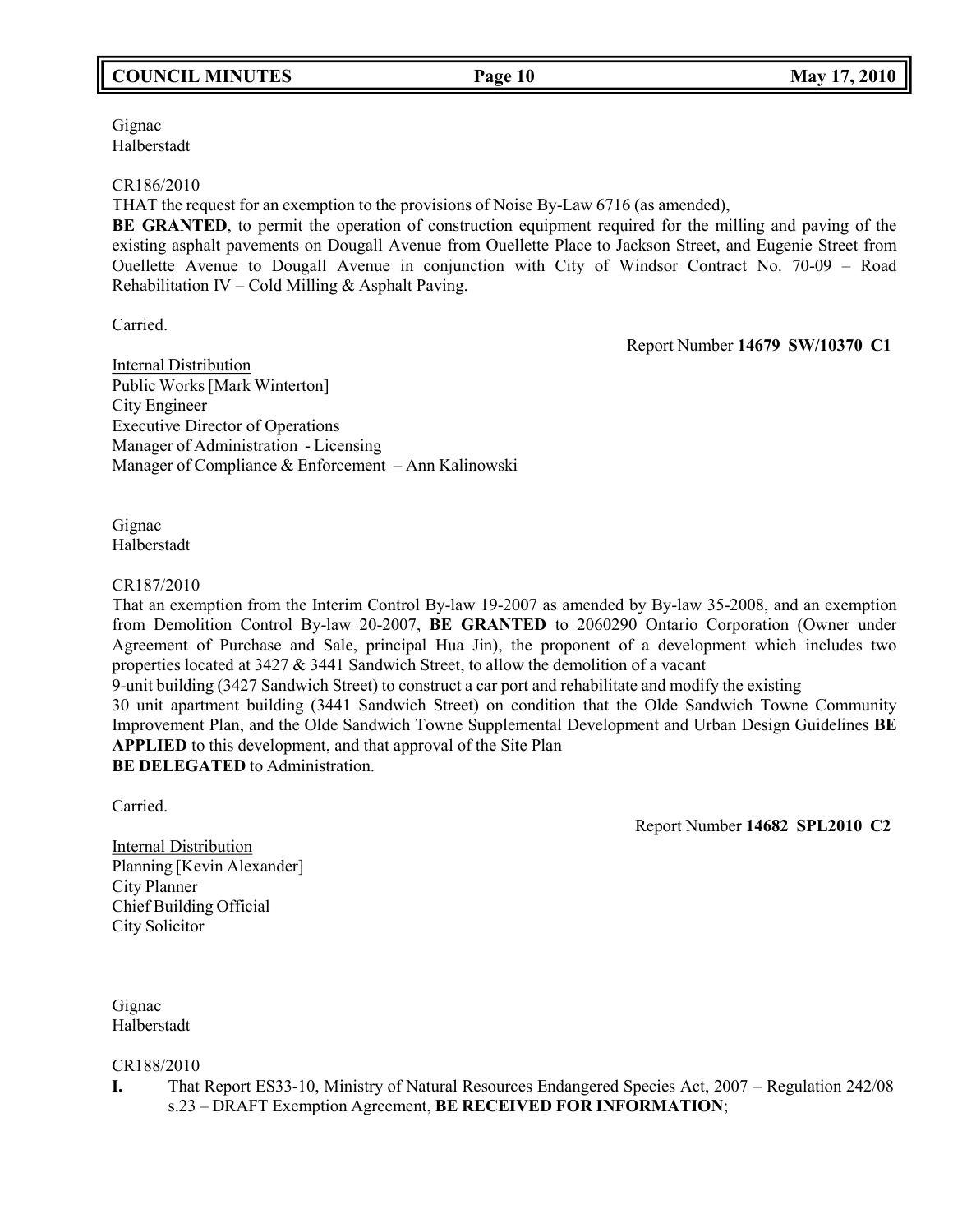- **II.** And further that the Chief Administrative Officer and City Clerk **BE AUTHORIZED** to sign the final agreement, satisfactory in form to the City Solicitor, and to the technical satisfaction of the City Engineer.
- **III.** For the purposes of Article 3.1 of this agreement, the designated representative of the City of Windsor **WILL BE** Anna M. Godo, P.Eng., Engineer III / Drainage Superintendent.

Carried.

Report Number **14690 SW/10655 C3**

Report Number **14563 AB2010 C4**

Internal Distribution Public Works [Anna M. Godo] City Engineer City Solicitor

Gignac Halberstadt

## CR189/2010

- I. That Council **ADOPT** a proposed Swimming Pool By-law and proposed fee schedule (Appendix "A") for swimming pools, and,
- II. That Subsections 2.6, 2.9, 2.14, 2.15, 2.16. 2.17, and Sections 5, 6, 7 and 8 of Fence By-law 266-2004 **BE REPEALED**; and that Section 9 be renamed to Fence Regulations and further,
- III. That Subsection 1.45 of Part 1 of Schedule "A" of the Maintenance and Occupancy By-law 156-2005 **BE REPEALED**.
- IV. That Schedule "A" of the Fees and Charges By-law 392-2002 **BE AMENDED** by removing the word "BUILDING" in the heading of Section 7 and in the Index and further, by adding "Building Department" in Section 11 of the proposed By-law.

Carried.

Internal Distribution

Building [Jim Boscariol; Al Peach; Pier De Simone]

Chief Building Official City Solicitor

Gignac Halberstadt

## CR190/2010

That Council **ENDORSE** the decision of the Chief Building Official to:

i. Not revoke until December 31, 2012, building permits issued on or prior to May 17, 2010, for which construction or demolition of the building has not been seriously commenced within six months of the date of issuance of the permit, or the construction or demolition of the building has been substantially suspended or discontinued for more than twelve months;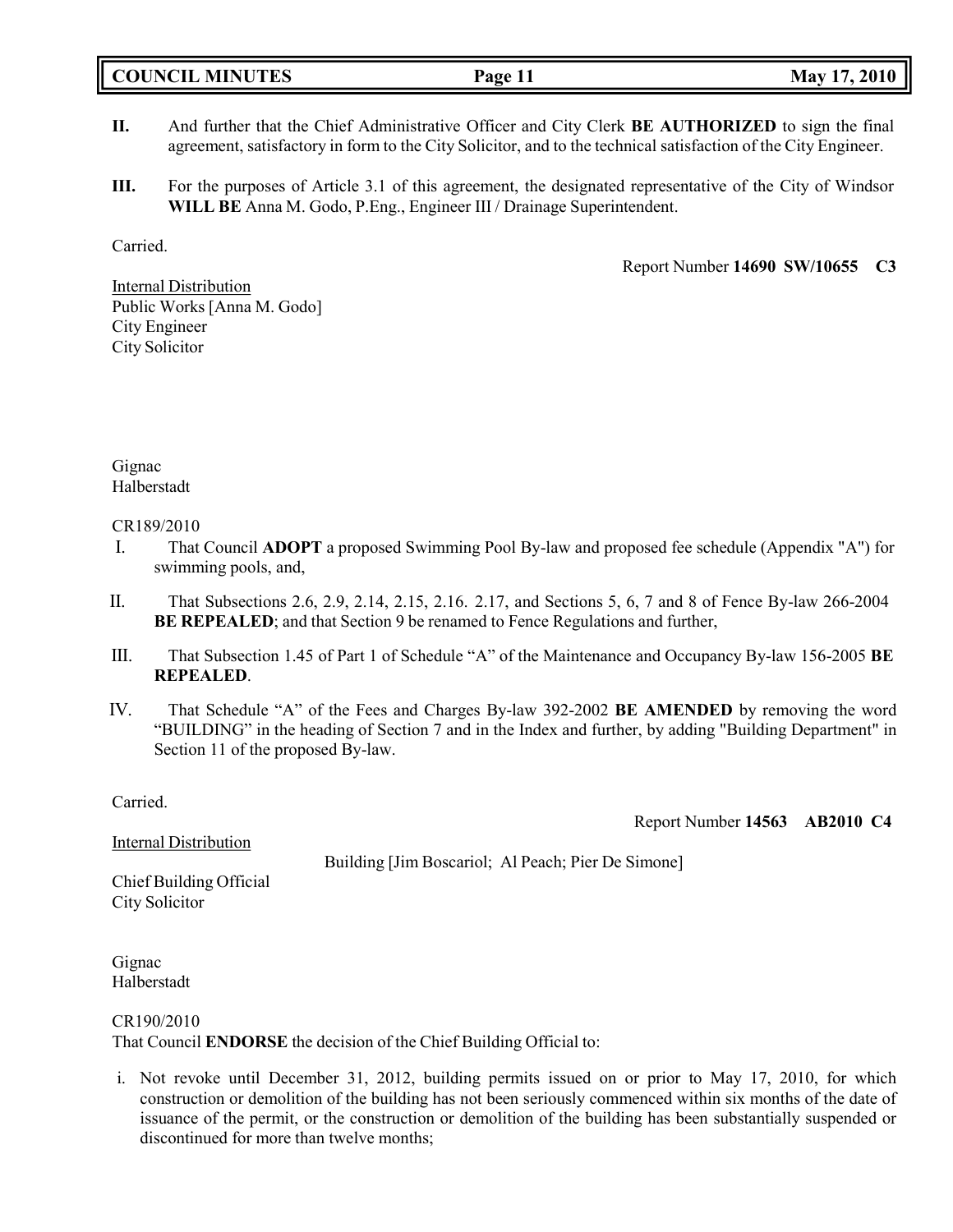## **COUNCIL MINUTES Page 12 May 17, 2010**

- ii. Revoke any building permits issued after May 17, 2010 where in the opinion of the Chief Building Official, construction has not been seriously commenced within six months of the date of issuance of the permit, or if the construction or demolition of the building has been substantially suspended or discontinued for more than twelve months and refund the Development Charges and Parkland Dedication fees related to the permits; and,
- iii. Deem all current building permit applications abandoned where the permit has not been issued twelve months after the filing of the application where the fees have not been paid.

Carried.

Report Number **14429 SB2010 C5**

Internal Distribution Building [Wm. Jean] Chief Building Official Chief Financial Officer/City Treasurer City Solicitor

Gignac Halberstadt

### CR191/2010

**THAT** Tender No. 61-10 "Data Centre Project for City Hall" **BE APPROVED** to supply all labour and materials as stipulated in the tender to construct a new corporate Data Centre room on the second floor of the 400 City Hall Square East building, to be built by Rorison Industrial Electric Ltd. for \$848,400.00 excluding GST; and

**THAT** the Chief Administrative Officer and the City Clerk **BE AUTHORIZED** to sign a contract with the lowest compliant tenderer (Rorison Industrial Electric Ltd.) in the amount of \$848,400 excluding GST, satisfactory in form to the City Solicitor, in technical content to the Executive Director, Parks & Facilities and the Executive Director, Information Technology, and financial content to the City Treasurer and Chief Financial Officer; and

**THAT** City Council **APPROVE** a pre-commitment to the 2010 Capital budget in the amount of \$175,000 for the Disaster Recovery Capital Project (7074016).

Carried.

Report Number **14689 SI/10658 C6**

Internal Distribution Information Technology [Robert Berg] Executive Director of Information Technology Executive Director, Parks & Facilities Manager of Purchasing and Risk Management Chief Financial Officer/City Treasurer City Solicitor

Brister Dilkens

CR192/2010

THAT Council **APPROVE** the re-profiling of the Work and Learn Program to the Positive Parenting and Employment Skills Program that will build on the strengths and best practices of the Work and Learn program.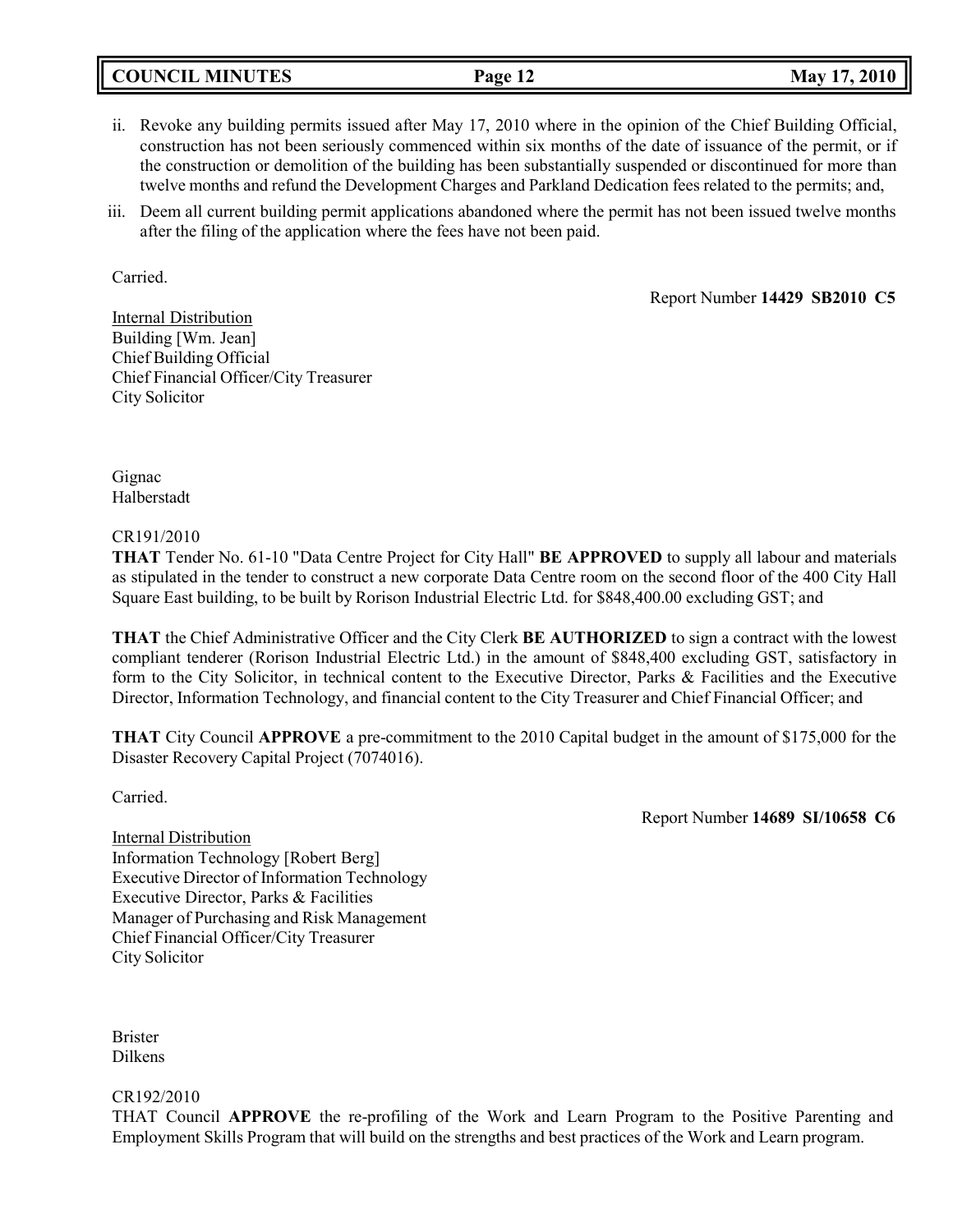## **COUNCIL MINUTES Page 13 May 17, 2010**

Carried. Councillor Lewenza voting nay.

Councillors Jones and Marra disclose an interest and abstain from voting on this matter.

Report Number **14657 SSC/6751 7**

Internal Distribution Housing Childrens' Services [Debbie Cercone; Shannon Hyatt**]** Community Development & Health Commissioner Executive Director of Employment and Social Services Manager of Employment Services Executive Director of Human Resources Chief Financial Officer/City Treasurer City Solicitor

Gignac Halberstadt

### CR193/2010

That the request from Windsor River Cruises Ltd. (WRCL) to enter into a lease agreement with the City of Windsor for docking privileges at The Riverfront Festival Plaza docking facility, to be permitted to take on and discharge passengers and to establish a ticket kiosk in partnership with Boardwalk Bikes and Ice Cream commencing on May 1, 2010 **BE APPROVED** and further,

That WRCL be permitted to dock the M/V Macassa Bay at a permanent docking location on the Riverfront located north of Riverfront Festival Plaza, commencing on May 1, 2010 **BE APPROVED** and further,

That WRCL be permitted to dock the M/V Macassa Bay at Lakeview Park Marina during the non-operating season of January 1 until March 30 each year and ending upon expiration of the lease agreement **BE APPROVED** subject to legal form by the City Solicitor, technical content by the Executive Director of Recreation, and financial content by the Chief Financial Officer & City Treasurer and subject to the following terms:

That the seasonal berthage charge for the vessel **BE AS FOLLOWS**:

Full monthly rate during 2010 operating season be \$964.18/month – the operating season shall be April 1 to December 31 each year (pro rated for actual 2010 start date);

That the non-operating season docking rate **BE AT** 66% of the operating season docking rate of \$964.18 per month. Therefore, the non-operating season docking rate for 2011 will be \$ 636.36 per month;

That the monthly rate during the operating and non-operating season **BE SUBJECT** to increases based on the annual Consumer Price Index (CPI) for the full term of the lease agreement;

That any utility and/or services costs (electricity, water, sewage, trash disposal, etc.), provided by the City of Windsor **BE ASSESSED** at actual cost, plus 25%;

That the term of the lease agreement be 5 years, commencing May 1, 2010 and ending on December 31, 2015, with an option to renew the lease agreement for two further 5-year periods, and that the Consumer Price Index (CPI) **BE FACTORED** into the berthage charge annually;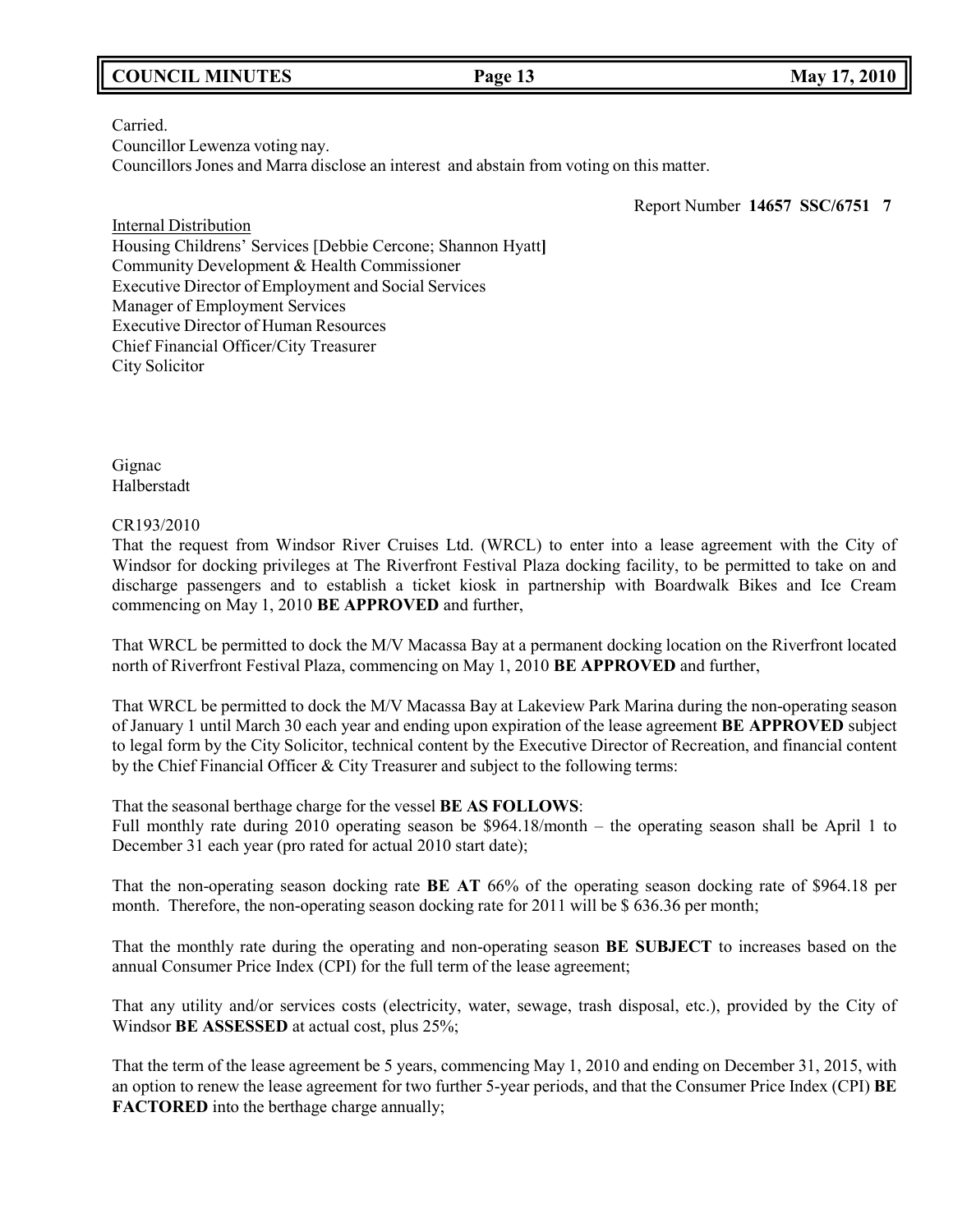## **COUNCIL MINUTES Page 14 May 17, 2010**

That the operator (WRCL) **PROVIDE** proof of insurance in the amount and form satisfactory to the Manager of Purchasing and Risk Management;

That the City of Windsor, through Risk Management, **RECEIVE** an annual certificate of insurance subject to the approval of the Manager of Purchasing and Risk Management or designate;

That the lease agreement **CANNOT** be sublet without the approval of the City of Windsor;

That no substitution of the vessel **BE ALLOWED** without prior approval by the City of Windsor;

That WRCL **MAINTAIN** the appearance of the vessel over the life of the agreement;

That WRCL **PROVIDE** proof of safety certificates from the Canadian Coast Guard approving operation of a commercial passenger vessel as well as documentation ascerting the qualifications of the operator of the vessel (captain);

That all required terms and conditions of the agreement **BE SATISFIED** by the applicant prior to the vessel being allowed access to the site and prior to commencing operation;

That the City of Windsor **RETAIN** the right to have the vessel relocated during any special events requiring the temporary closure of the Detroit River to navigation (Red Bull Air Race, Target Fireworks, etc.);

That the agreement **CONTAIN** an escape clause;

That any marketing or promotional materials to be displayed at Riverfront Festival Plaza or any publicly owned riverfront lands **BE SUBMITTED** to the Executive Director of Recreation and Culture for approval; and further

That the Chief Administrative Officer and City Clerk **BE AUTHORIZED** to sign the agreement, satisfactory in form to the City Solicitor and in technical content to the Executive Director of Recreation and Culture and in financial content to the City Treasurer.

Carried.

Report Number **14695 SR/10659 C8**

Internal Distribution Recreation [Walt Metulynsky] Executive Director of Recreation and Culture Community Development & Health Commissioner Manager of Purchasing and Risk Management Chief Financial Officer/City Treasurer City Solicitor

Gignac Halberstadt

#### CR194/2010

That the CAO **BE AUTHORIZED** to renew, on an ongoing annual basis, the Oracle Peoplesoft agreements, subject to confirmation by the City Treasurer that any increases in service fee is in compliance with the limits established in the Maintenance Agreements, subject to approval as to content by the Executive Director of Information Technology, as to form by the City Solicitor and as to financial matters by the City Treasurer. Such renewals being charged annually to the operating chartfield 001 0131772;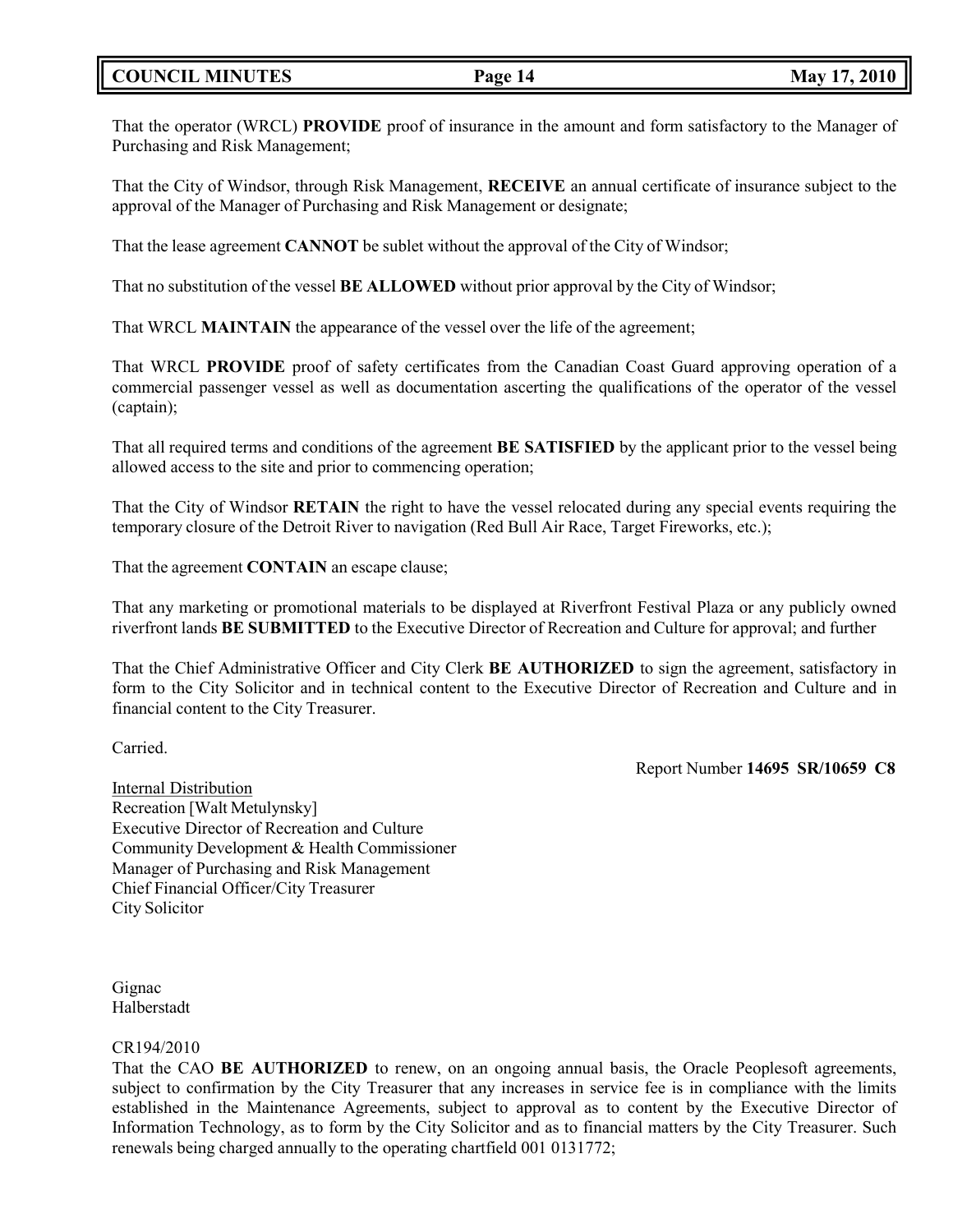|  | <b>COUNCIL MINUTES</b> |
|--|------------------------|
|--|------------------------|

That paragraph 6(3) of Purchasing By-law 400-2004 as amended, limiting the approval authority level of the CAO to \$150,000, **BE WAIVED** for purposes of this annual agreement.

Carried.

Report Number **14678 AF/10661 C9**

Internal Distribution Information Technology [Peter Evans] Executive Director of Information Technology Chief Financial Officer/City Treasurer City Solicitor

Brister Marra

### CR195/2010

I That the application of Pezzol Incorporated for approval of a draft plan of condominium for a property legally described as Part Lots 1 & 2, PLAN 147; Part Lot 1 and Part Alley, Plan 231; Parts 1, 2 & 3 Reference Plan 12R-6513, City of Windsor, at 1070 Chatham Street East to permit the conversion of a 10 storey apartment building containing 54 residential dwelling units from rental to condominium status, as shown on the attached Map No. CDM-006/09-2,

**BE APPROVED** subject to:

- A. The owner shall enter into a condominium agreement to provide for the following together with all items contained in the Consultation section of this report;
- B. That the draft plan approval shall lapse on May 17, 2013 (3 years from the date of approval);
- C. Existing tenants shall be given a right of first-refusal to purchase the dwelling unit they presently occupy;
- D. In the event that existing tenants do not exercise their option to purchase their dwelling unit, they shall be offered a life time non-transferable lease which shall be registered on title and binding on all subsequent owners. Such lease shall be satisfactory in form and content to the City Solicitor;
- E. The owner shall agree to remedy all site and building defects as documented in the:
	- 1. Building Condition Assessment report prepared by AMEC Earth & Environmental, dated July 23, 2009 with all corrections and improvements to be cleared as completed by an engineer retained by the owner;
	- 2. Building Department's Order to Repair dated January 28, 2010, as attached as Appendix 'A';
	- 3. Works Department Engineering and Corporate Projects comments listed in 'Section 6 Consultation' of this report;
	- 4. Fire Code deficiencies identified in 'Section 6 Consultation' of this report.
	- 5. Works Department Transportation Planning comments listed in 'Section 6 Consultation' of this report;
- All corrections and improvements shall be to the satisfaction of the Fire Chief, Chief Building Official and the General Manager of Public Works;
- F. The owner shall agree to remedy all safety and security deficiencies as identified in the report of the Windsor Police Service dated January 27, 2010 and attached as Appendix 'B'. All corrections and improvements shall be to the satisfaction of the Chief of Police;
- G. The owner agrees to address the requirements and deficiencies identified in the report from the Planning Department's Landscape Architect, dated November 25, 2009, as attached as Appendix 'C',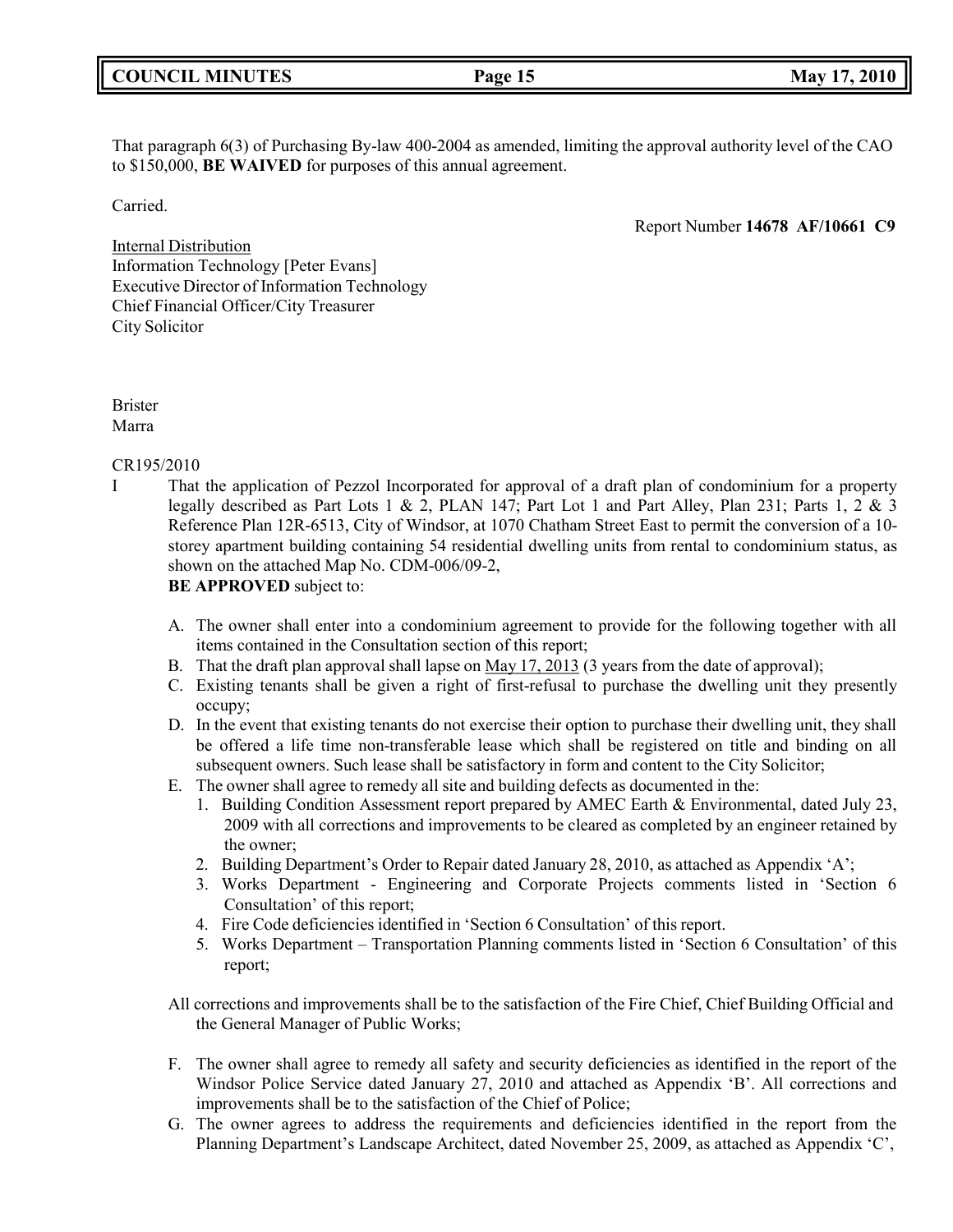## **COUNCIL MINUTES Page 16 May 17, 2010**

and to submit a photometric plan. The photometric plan will be reviewed in consultation with Windsor Police Services and will be to the satisfaction of the Landscape Architect.

- H. All landscaping improvements will be to the satisfaction of the Planning Department's Landscape Architect and to the satisfaction of the Manager of Development Applications.
- I. The owner shall agree to provide adequate screened storage space for appropriate and approved garbage, recycling and yard waste containers, in compliance with municipal by-laws to the satisfaction of the Manager of Environmental Services and Chief Building Official.
- J. The owner shall agree to ensure accessibility to the building, at grade, where feasible and provide a minimum of 1 signed handicap parking space and a bicycle rack facility accommodating a minimum of 5 bicycles. All improvements are to be to the satisfaction of the General Manager of Public Works and Chief Building Official;
- II Final approval of the plan of condominium shall not be considered until all of the required works under '**1. Recommendations I'** have been completed to the satisfaction of the respective departments and a condominium agreement has been registered against the subject lands.

Carried.

Report Number **14686 ZP/10517 PAC 1**

Appendices Map No. CDM-006/09-2 Order to Repair Windsor Police Services Report Landscape Architect's Report

Internal Distribution City Planner Manager of Development Chief Building Official City Engineer Manager of Environmental Services City Solicitor Zoning Clerk - Council Services Manager of Business Administration - Licensing

Halberstadt Dilkens

## CR196/2010

- I That the application of Inuk Incorporated for approval of a draft plan of condominium for a property legally described as Lots 58, 64 & 65 and Part Lot 59, Plan 1526, being Parts 1 to 3, Reference Plan 12R-606 and Parts 1 & 2 Reference Plan12R-621, City of Windsor, at 4665 Riverside Drive East to permit the conversion of a 9-storey apartment building containing 104 residential dwelling units from rental to condominium status, as shown on the attached Map No. CDM-005/09-2, **BE APPROVED** subject to:
	- A. The owner shall enter into a condominium agreement to provide for the following together with all items contained in the Consultation section of this report;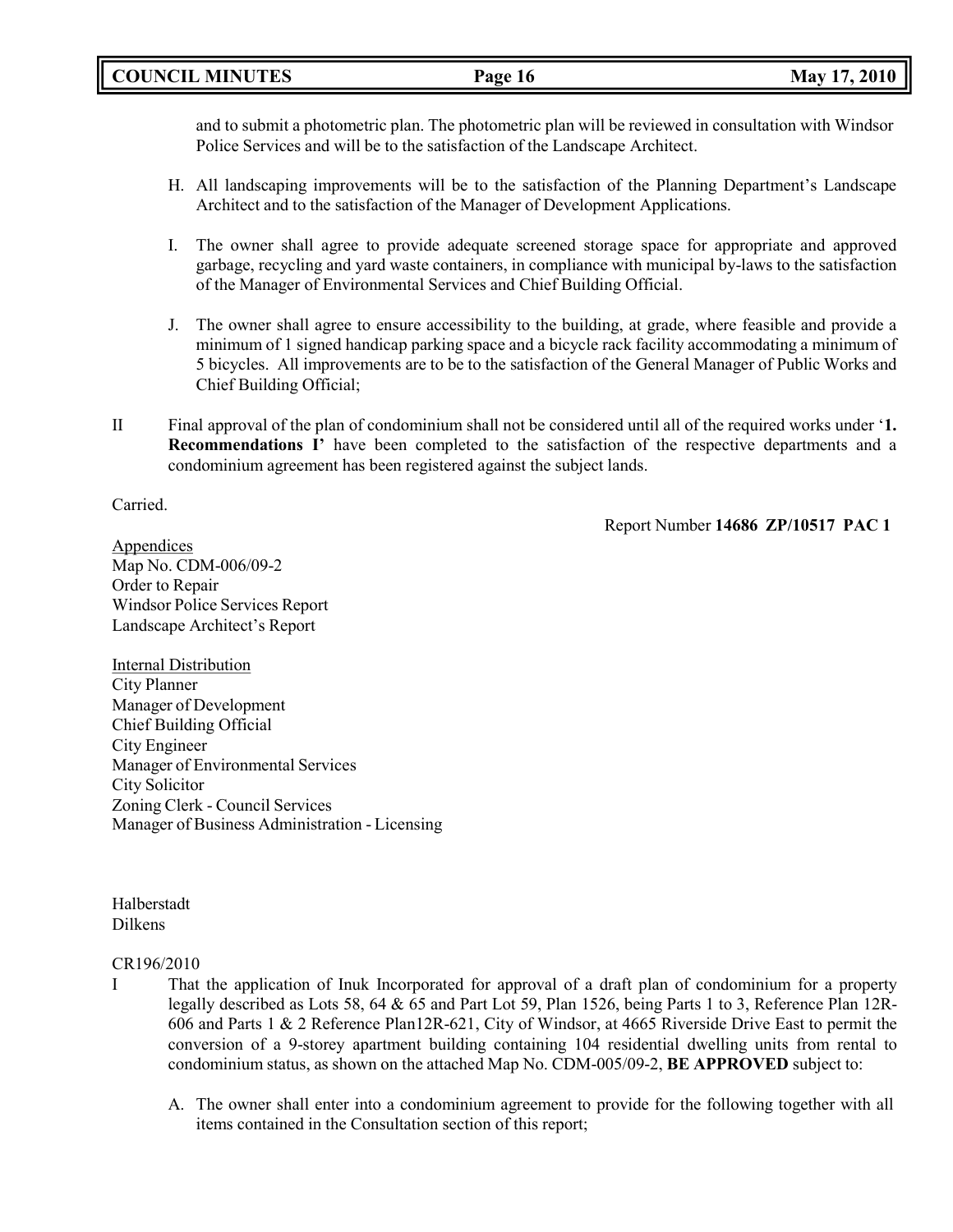- B. That the draft plan approval shall lapse on May 17, 2013 (3 years from the date of approval);
- C. Existing tenants shall be given a right of first-refusal to purchase the dwelling unit they presently occupy;
- D. In the event that existing tenants do not exercise their option to purchase their dwelling unit, they shall be offered a life time non-transferable lease which shall be registered on title and binding on all subsequent owners. Such lease shall be satisfactory in form and content to the City Solicitor;
- E. The owner shall agree to remedy all site and building defects as documented in the:

1. Building Condition Assessment report prepared by AMEC Earth & Environmental, dated July 17, 2009 with all corrections and improvements to be cleared as completed by an engineer retained by the owner;

- 2. Building Department's Order to Repair, To Be Tabled, as supplementary comments in the Blue Sheets;
- 3. Works Department Engineering and Corporate Projects comments listed in 'Section 6 Consultation' of this report;
- 4. Works Department Transportation Planning comments listed in 'Section 6 Consultation' of this report;

All corrections and improvements shall be to the satisfaction of the Chief Building Official and the General Manager of Public Works;

- F. The owner shall agree to remedy all safety and security deficiencies as identified in the report of the Windsor Police Service dated January 27, 2010 and attached as Appendix 'A'. All corrections and improvements shall be to the satisfaction of the Chief of Police;
- G. The owner agrees to address the requirements and deficiencies identified in the report from the Planning Department's Landscape Architect, dated November 25, 2009, as attached as Appendix 'B', and to submit a photometric plan. The photometric plan will be reviewed in consultation with Windsor Police Services and will be to the satisfaction of the Landscape Architect.
- H. All landscaping improvements will be to the satisfaction of the Planning Department's Landscape Architect and to the satisfaction of the Manager of Development Applications.
- I. The owner shall agree to provide adequate screened storage space for appropriate and approved garbage, recycling and yard waste containers, in compliance with municipal by-laws to the satisfaction of the Manager of Environmental Services and Chief Building Official.
- J. The owner shall agree to ensure accessibility to the building, at grade, where feasible and provide a minimum of 2 signed handicap parking spaces and a bicycle rack facility accommodating a minimum of 7 bicycles. All improvements are to be to the satisfaction of the General Manager of Public Works and Chief Building Official.
- II Final approval of the plan of condominium shall not be considered until all of the required works under '**1. Recommendations I'** have been completed to the satisfaction of the respective departments and a condominium agreement has been registered against the subject lands.

Carried.

Report Number **14685 ZB/10516 PAC 2**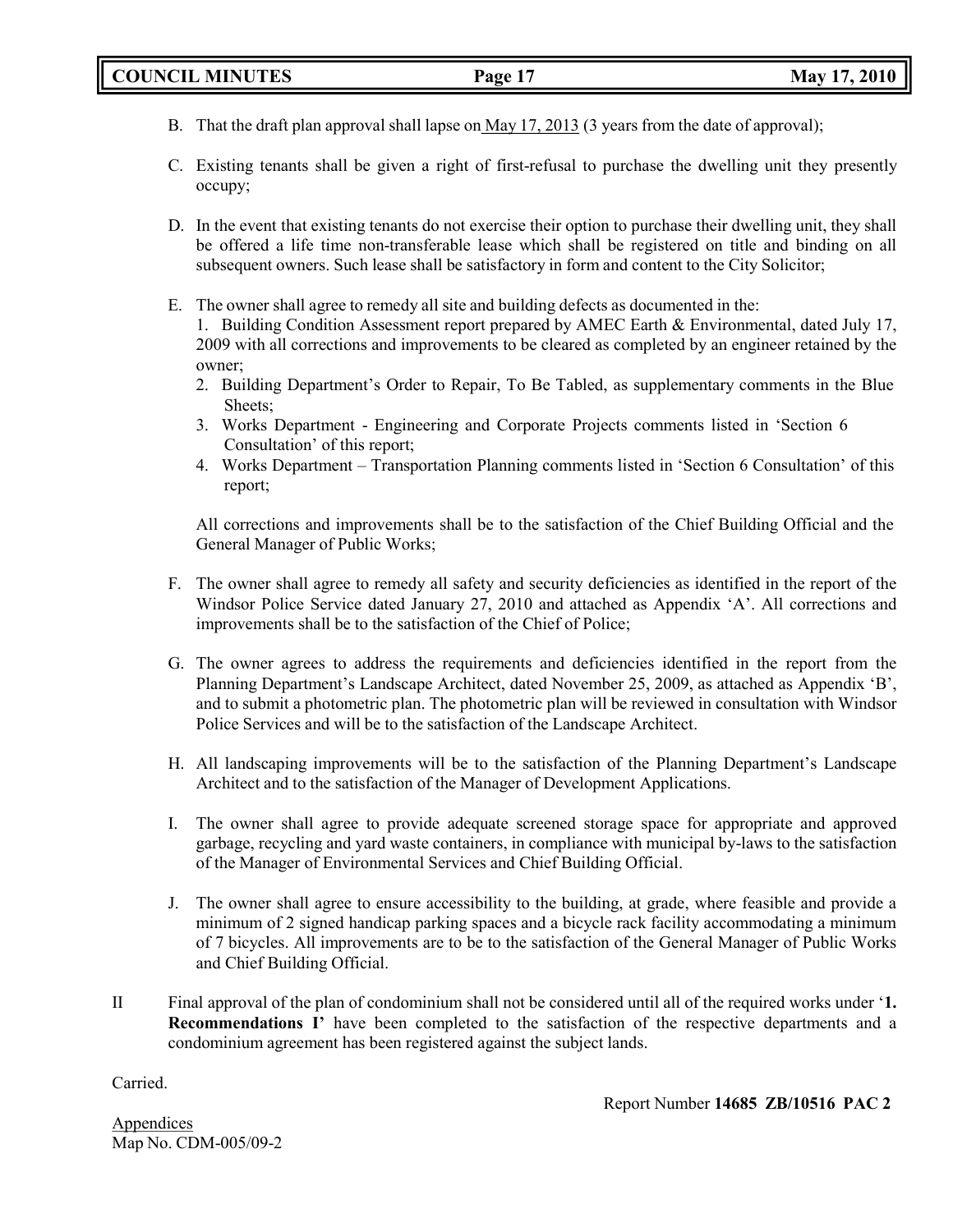# **COUNCIL MINUTES Page 18 May 17, 2010**

Order to Repair Windsor Police Services Report Landscape Architect's Report

**Internal Distribution** City Planner Manager of Development Chief Building Official City Engineer Manager of Environmental Services City Solicitor Zoning Clerk - Council Services Manager of Business Administration – Licensing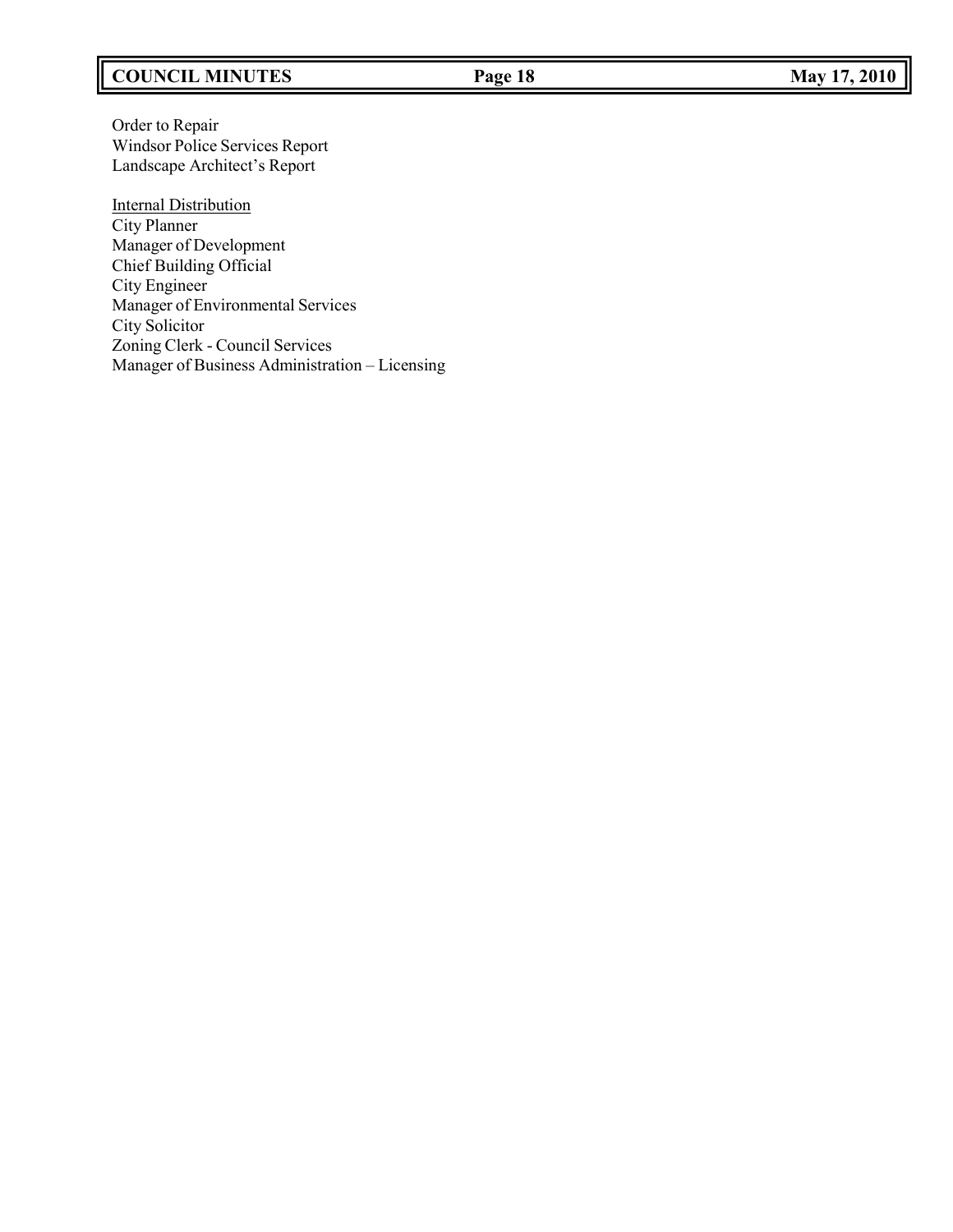|  | <b>COUNCIL MINUTES</b> |
|--|------------------------|
|--|------------------------|

**COUNCIL EXECUTE: COUNCIL EXECUTE: Page 19 May** 17, 2010

**ADOPTED** by Council at its meeting held May 17, 2010 [**M151-2010**] VC/bm

# **SPECIAL MEETING OF COUNCIL – IN CAMERA May 17, 2010**

## **Meeting called to order at: 3:00 p.m.**

## **Members in Attendance:**

Mayor E. Francis Councillor D. Brister Councillor D. Dilkens (arrives at 3:49 p.m.) Councillor R. Jones Councillor A. Halberstadt (arrives as 3:05 p.m.) Councillor F. Valentinis Councillor K. Lewenza (arrives at 3:10 p.m.) Councillor B. Marra (arrives at 3:15 p.m.) Councillor P. Hatfield Councillor J. Gignac

## **Members Absent:**

Councillor C. Postma (attending Canadian Urban Transit Conference)

## **Also in attendance:**

H. Reidel, Chief Administrative Officer

- R. Warsh, Community Development and Health Commissioner
- M. Sonego, City Engineer
- G. Wilkki, City Solicitor
- V. Critchley, City Clerk
- O. Colucci, Chief Financial Officer
- M. Stamp, Property Supervisor (Items 1, 2, 5 and 7)
- V. Mihalo, Executive Director of Human Resources (Items 5 and 6)
- D. Cercone, Executive Director Housing and Children's Services (Item 5)

# **Verbal Motion is presented by Councillor Valentinis, seconded by Councillor Brister,**

## **to move in Camera for discussion of the following item(s):**

| $\mathbf{0}$ . | <b>Subject</b>                      | $\mathbf{h}$ – Pursuant to Municipal Act,<br>2001, as amended |
|----------------|-------------------------------------|---------------------------------------------------------------|
|                | 1. $\vert$ ty matter – sale of land | 239(2)(c)                                                     |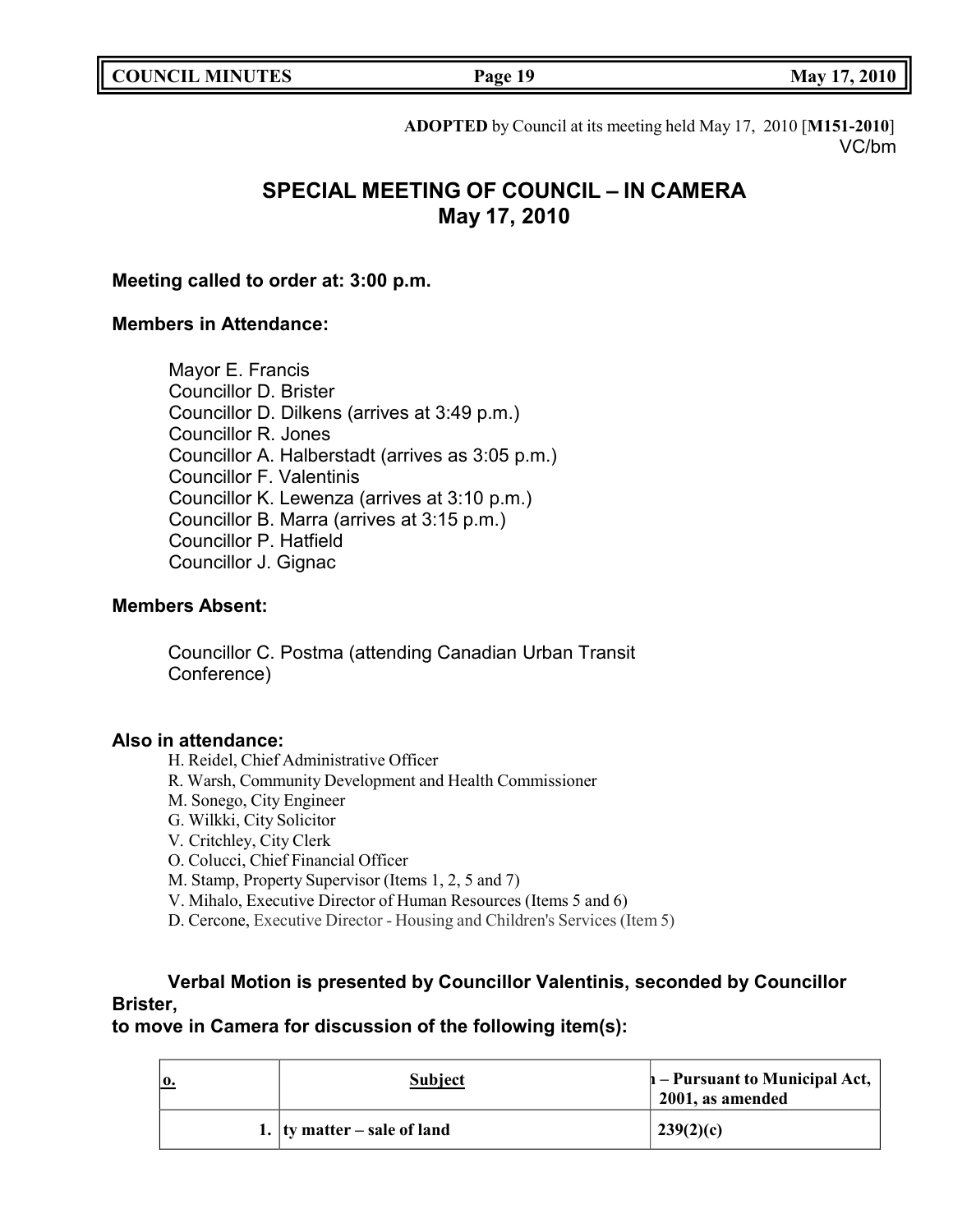| 2. | ty matter – sale of land                                                                  | 239(2)(c)       |
|----|-------------------------------------------------------------------------------------------|-----------------|
|    | matter – litigation – legal opinion                                                       | 239(2)(e)(f)    |
|    | matter – litigation                                                                       | 239(2)(b)(e)    |
|    | about<br>identifiable<br>яl<br>matter<br>$\sim 100$<br>an<br>individuals/labour relations | 239(2)(b)(d)(f) |
|    | identifiable<br>about<br>al<br>matter<br>$\sim$<br>an<br>individuals/labour relations     | 239(2)(b)(d)    |
|    | ty matter – sale of land                                                                  | 239(2)(c)       |

## **Motion Carried.**

## **Declarations of Pecuniary Interest:**

Councillor Jones declares an interest and abstains from voting on Item 5 as he has a family member that works in the Social Services child care area.

**Discussion on the items of business. (Items 1, 2, 3, 4, 5, 6 and 7)**

**Verbal Motion is presented by Councillor Dilkens, seconded by Councillor Valentinis,**

**to move back into public session.**

**Motion Carried.**

**Moved by Councillor Hatfield, seconded by Councillor Brister.,**

# **THAT the Clerk BE DIRECTED to transmit the recommendation(s) contained in the report(s) discussed at the In-Camera Council Meeting held May 17, 2010 directly to Council for consideration at the next Regular Meeting.**

1. That the recommendation contained in the in-camera report from the Property Supervisor, City Solicitor and Chief Financial Officer and City Treasurer respecting a property matter – sale of land **BE DEFERRED** to the next meeting of Council.

2. That the recommendation contained in the in-camera report from the Property Supervisor, City Solicitor and Chief Financial Officer and City Treasurer respecting a property matter – sale of land **BE APPROVED**.

3. That the recommendation contained in the in-camera report from the City Solicitor, City Clerk and Chief Financial Officer and City Treasurer respecting litigation – legal opinion **BE RECEIVED FOR INFORMATION**.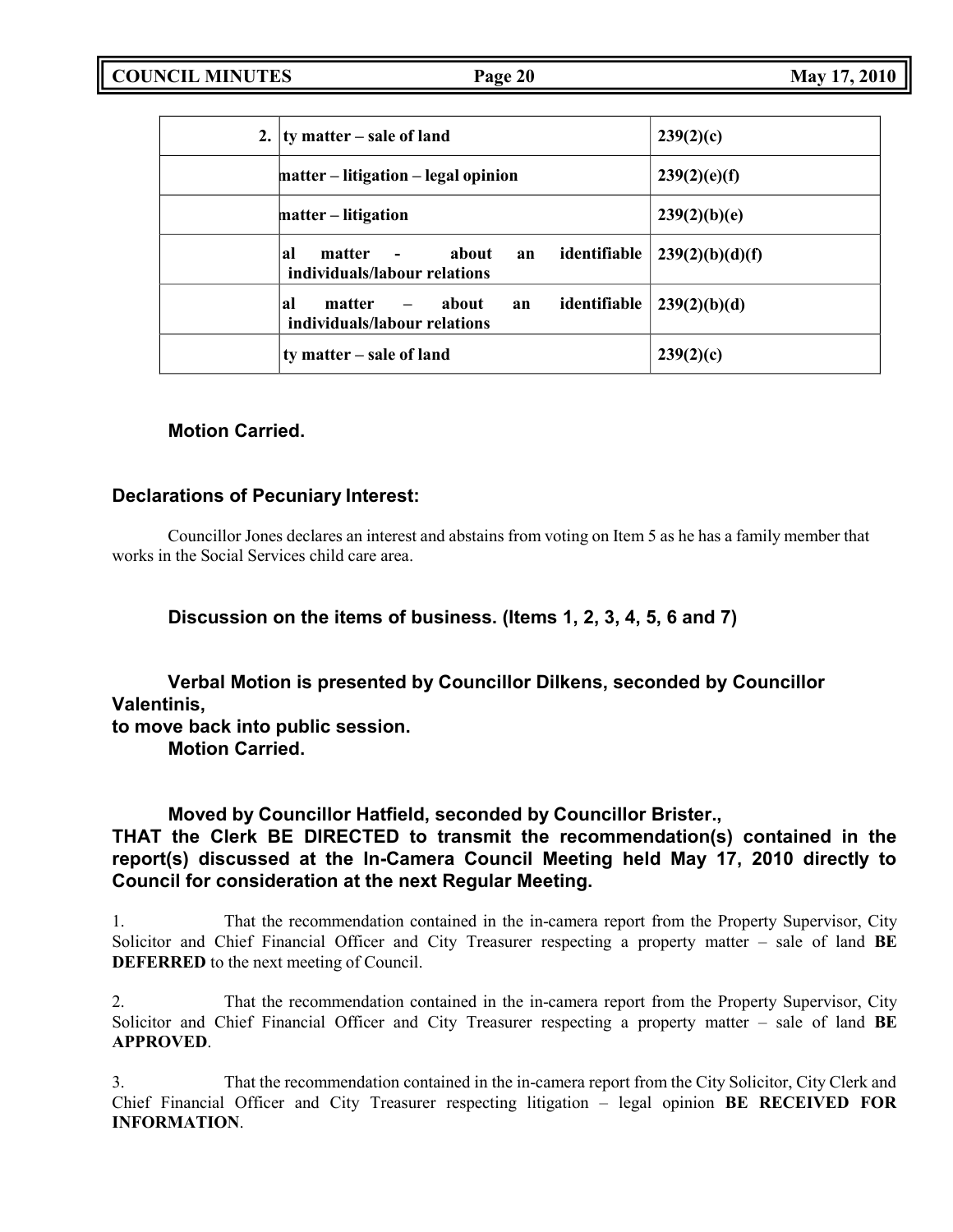4. That the confidential report from the City Solicitor respecting litigation **BE RECEIVED** and that the City Solicitor **BE AUTHORIZED** to proceed in accordance with the verbal direction of Council.

5. That the recommendation contained in the in-camera report from the Executive Director of Human Resources, City Clerk, Chief Financial Officer and City Treasurer, City Solicitor and Commissioner of Social and Health Services respecting a personal matter about identifiable individuals/labour relations **BE APPROVED**.

## **Councillor Lewenza voting nay. Councillor Jones declares an interest and abstains from voting.**

6. That the confidential report from the City Solicitor, Executive Director of Human Resources and City Clerk respecting a personal matter about identifiable individuals/labour relations **BE RECEIVED FOR INFORMATION**.

7. That the recommendation contained in the in-camera report from the City Engineer, City Solicitor and Chief Financial Officer and City Treasurer respecting a property matter – sale of land **BE APPROVED**.

# **Motion Carried.**

**Moved by Councillor Jones, seconded by Councillor Brister, That the special meeting of council held May 17, 2010 BE ADJOURNED. (Time: 4:56 p.m.)**

**Motion Carried.**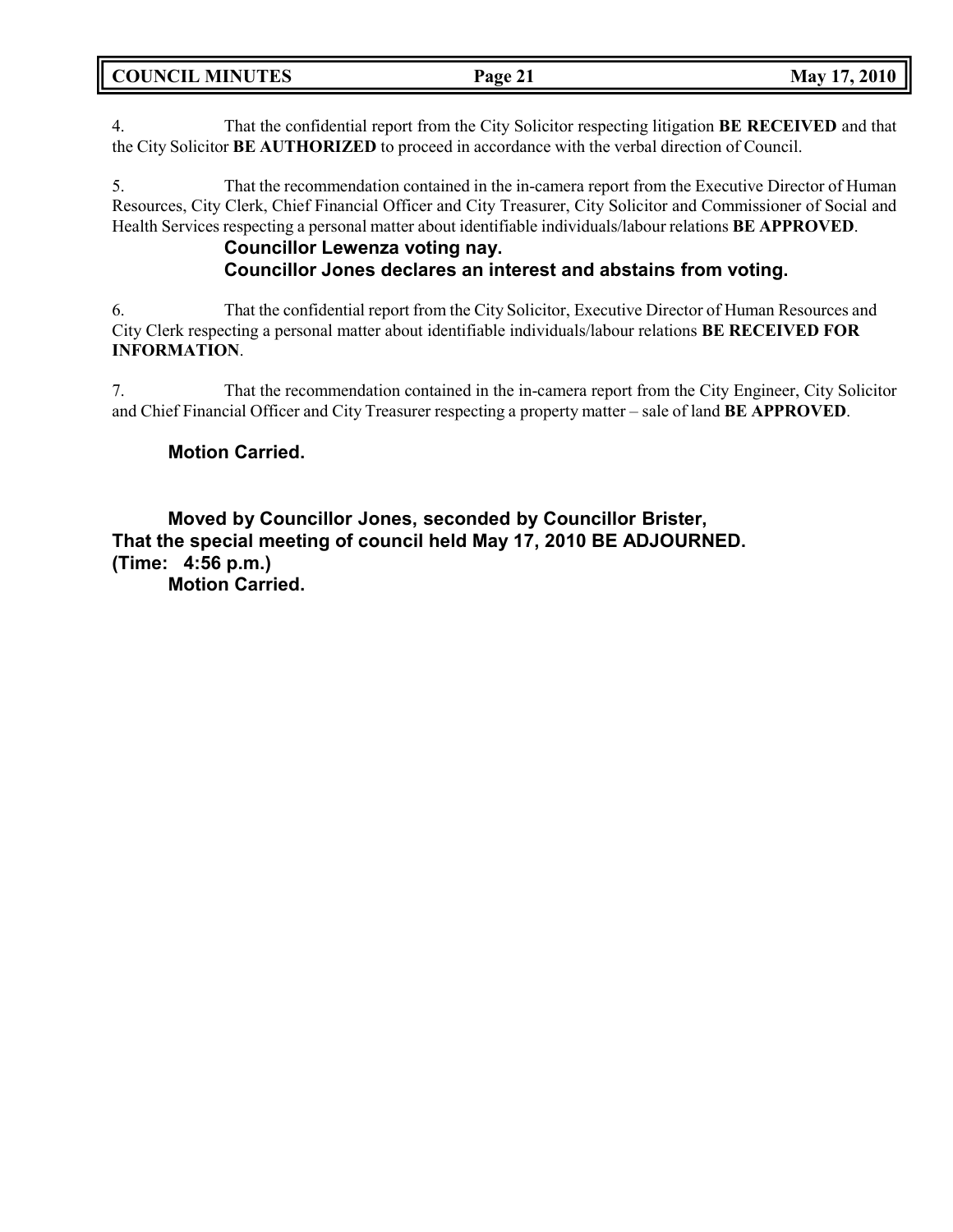**COUNCIL MINUTES Page 22 May 17, 2010**

**ADOPTED** by Council at its meeting held May 17, 2010 [**M152-2010**] RB/ Windsor, Ontario, May 17, 2010

## **REPORT NO. 28** of the **INTERNATIONAL RELATIONS COMMITTEE of it's meeting held March 31, 2010**

Present:

Councillor D. Dilkens, Chairperson Councillor P. Hatfield Councillor R. Jones F. Simpson J. Barycki M. Lefebrve

Your Committee submits the following recommendations:

1. That a twin city monument dedicated to commemorate Windsor's current Twin Cities **BE APPOVED** for inclusion in the Jackson Park Sister Cities Gardens in accordance with the City of Windsor's Plaques, Monuments and Memorials Policy and Public Art Policy.

**CHAIRPERSON**

**SECRETARY**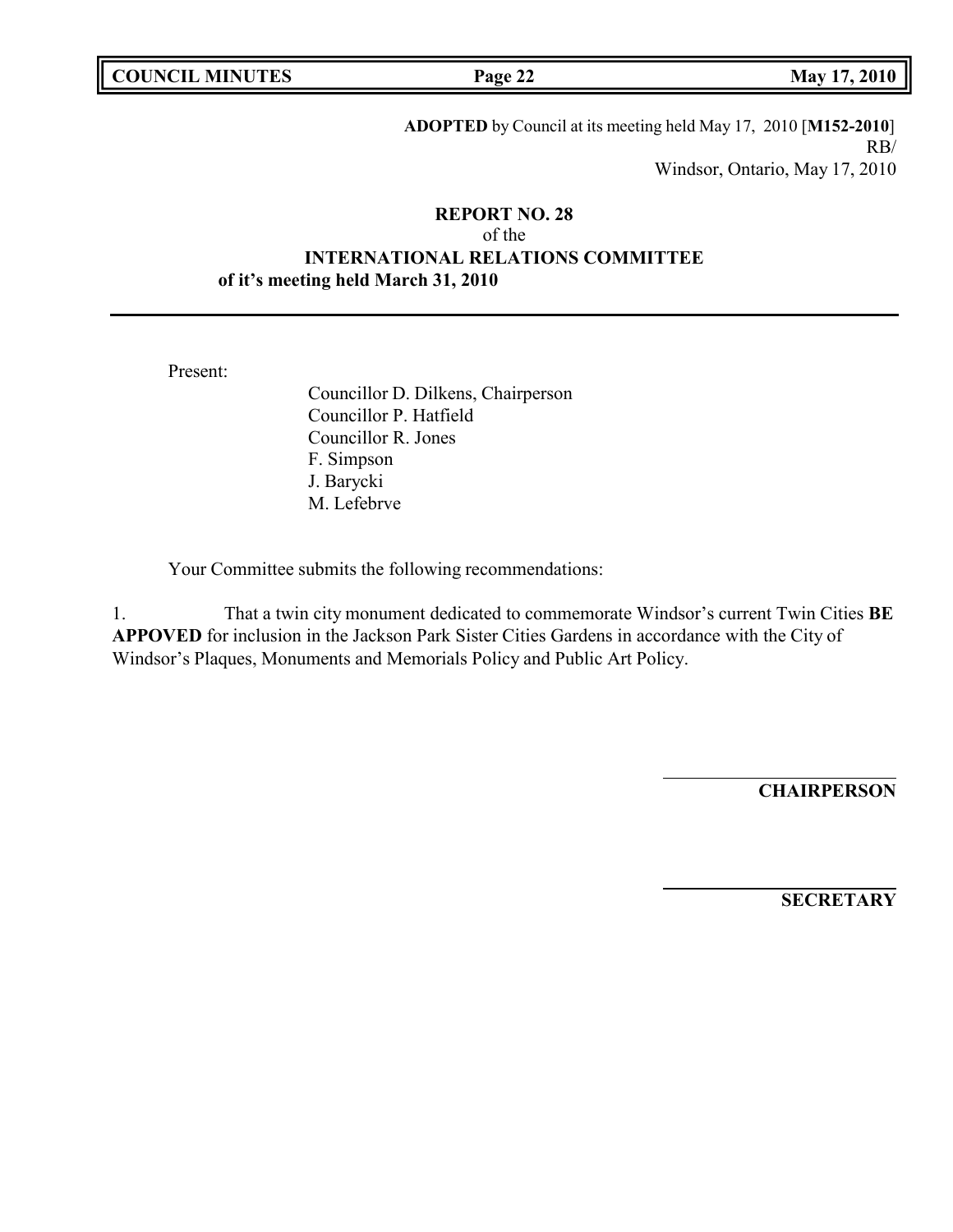**ADOPTED** by Council at its meeting held May 17, 2010 [**M153-2010**] KK Windsor, Ontario May 17, 2010

## **REPORT NO. 281** of the **Windsor Heritage Committee** at its meeting held April 14, 2010 5:30 o'clock p.m. Meeting Room 405, 400 City Hall Square East

**Present:** Robin Easterbrook, Chair Councillor Fulvio Valentinis Lynn Raeburn Baker Simon Chamely Dr. Paul DeMarco Andrew Foot Jeffrey Mellow Noreen Slack

Your Committee submits the following recommendation:

That the following properties of cultural heritage value or interest **BE ADDED** to the *Windsor Municipal Heritage Register:*

- 191 Campbell Avenue House c1912 Foursquare Core
- 156 Chatham Street West Universal Car / Baum & Brody Furniture 1912 Commercial Core
- 2305 Chilver Road House 1929 Picturesque Tudor Revival South Walkerville
- 1811 Durham Place House c1940 Tudor Revival with Round Tower South Walkerville
- 937 Felix Avenue House c1867 Farmhouse with wide porch Sandwich
- 2585 Lincoln Road Woodall House 1931 Tudor Revival (moved 1995) South Walkerville
- 1504 Pelissier Street W.U.C. Gordon H. Fuller Substation 1959 Contemporary Core
- 911 Prado Place House 1930 Tudor Revival, clinker brick Riverside
- 1051 Prince Road at Barrymore Lane Mic-Mac Park Gates c1935 Sandwich Park Board Sandwich
- 878 Raymo Road House 1925 Cobblestone, Arts & Crafts Bungalow East Windsor
- 5343 Riverside Drive East G.W. Bowman House c1935 Arch. D.J. Cameron Riverside
- 825 Riverside Drive West CBC Radio-Canada TV/Radio 1954 Contemporary, glazed brick – Core
- 3065 Seminole Street SS. Cyril & Methodius Catholic Church 1940 Slovak (church only) Ford City